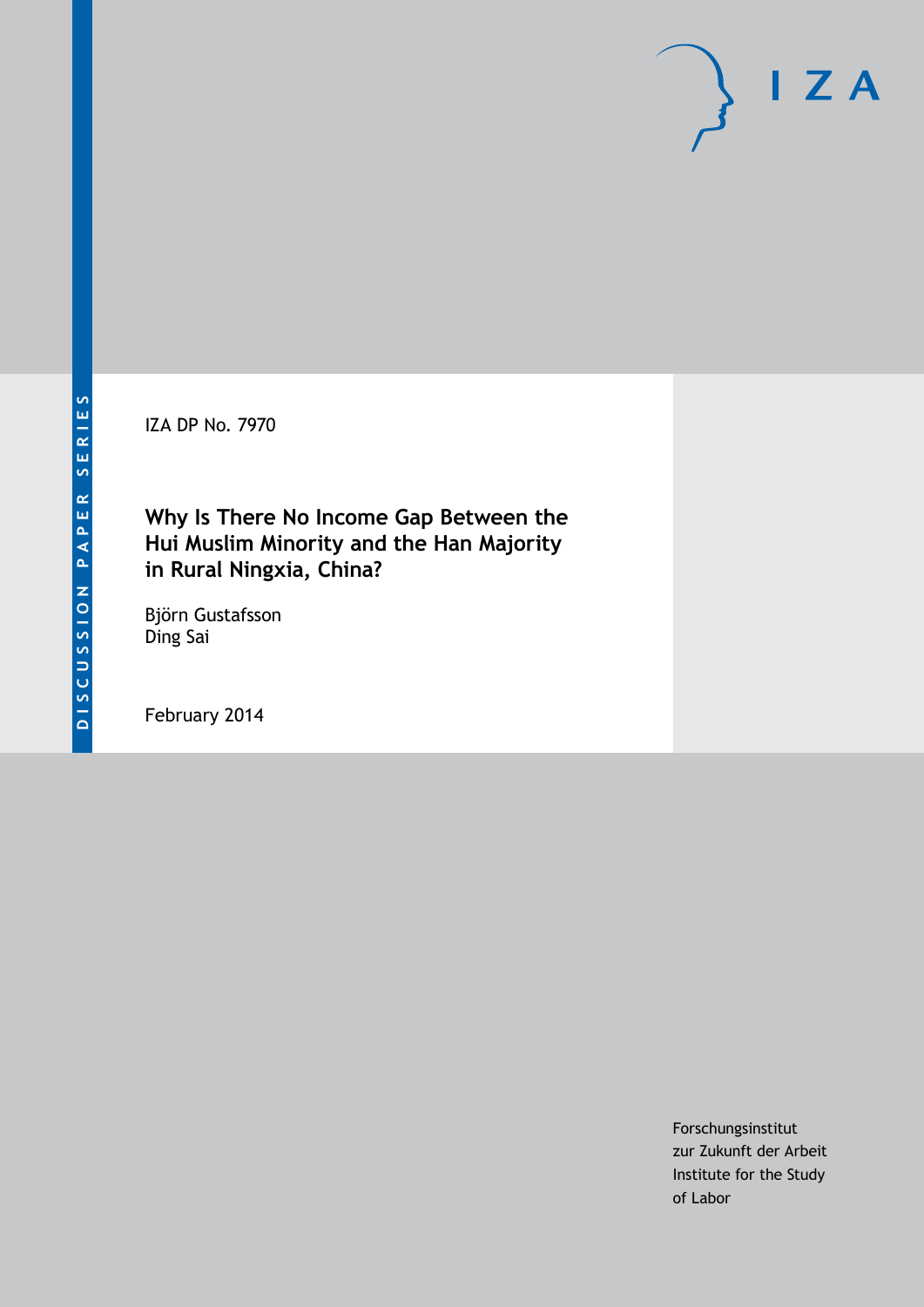# **Why Is There No Income Gap Between the Hui Muslim Minority and the Han Majority in Rural Ningxia, China?**

# **Björn Gustafsson**

*Göteborg University and IZA*

# **Ding Sai**

*Chinese Academy of Social Sciences*

Discussion Paper No. 7970 February 2014

IZA

P.O. Box 7240 53072 Bonn Germany

Phone: +49-228-3894-0 Fax: +49-228-3894-180 E-mail: [iza@iza.org](mailto:iza@iza.org)

Any opinions expressed here are those of the author(s) and not those of IZA. Research published in this series may include views on policy, but the institute itself takes no institutional policy positions. The IZA research network is committed to the IZA Guiding Principles of Research Integrity.

The Institute for the Study of Labor (IZA) in Bonn is a local and virtual international research center and a place of communication between science, politics and business. IZA is an independent nonprofit organization supported by Deutsche Post Foundation. The center is associated with the University of Bonn and offers a stimulating research environment through its international network, workshops and conferences, data service, project support, research visits and doctoral program. IZA engages in (i) original and internationally competitive research in all fields of labor economics, (ii) development of policy concepts, and (iii) dissemination of research results and concepts to the interested public.

<span id="page-1-0"></span>IZA Discussion Papers often represent preliminary work and are circulated to encourage discussion. Citation of such a paper should account for its provisional character. A revised version may be available directly from the author.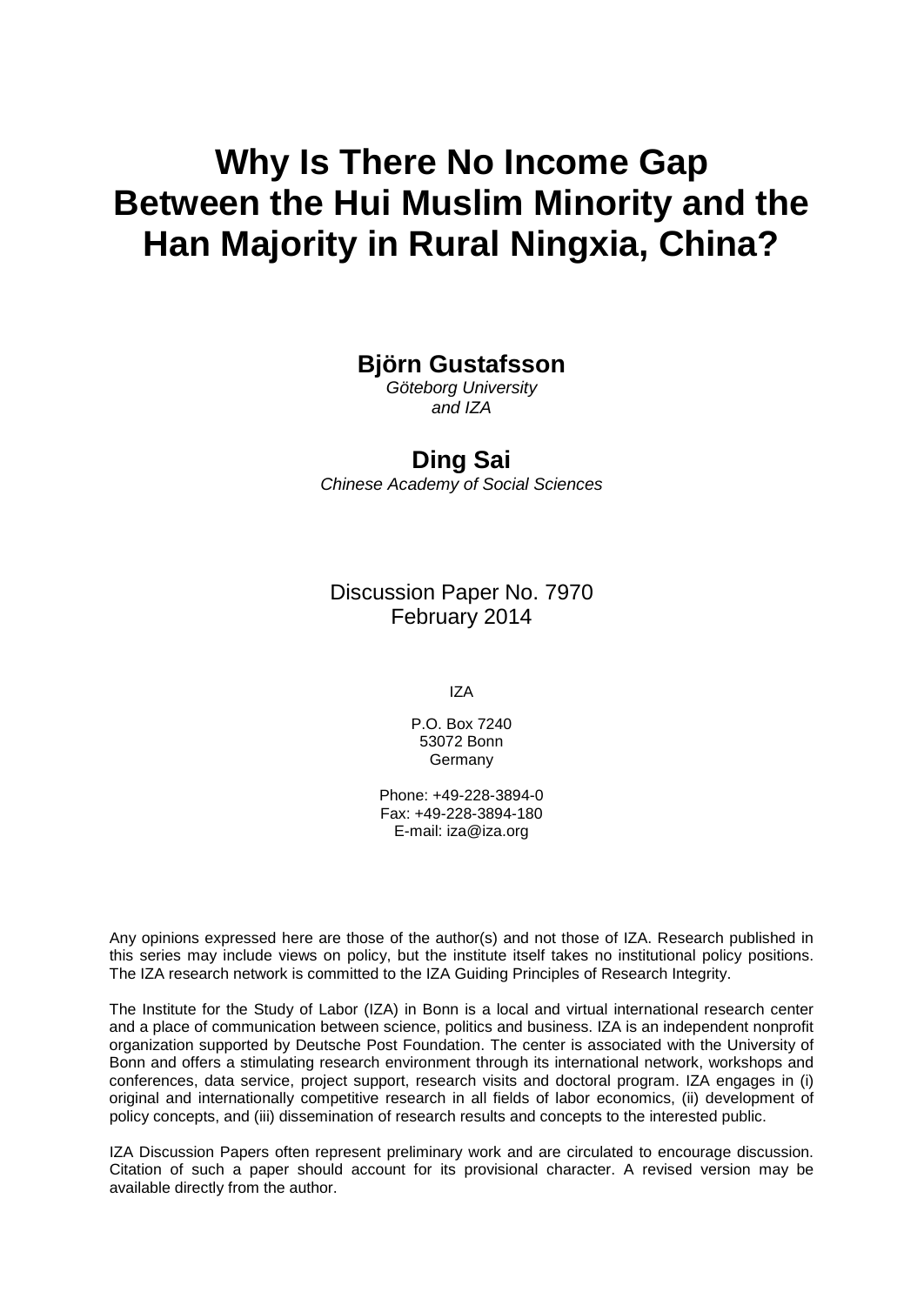IZA Discussion Paper No. 7970 February 2014

# **ABSTRACT**

# **Why Is There No Income Gap Between the Hui Muslim Minority and the Han Majority in Rural Ningxia, China?[\\*](#page-1-0)**

Using a household sample survey for 2006 we show that the Hui population in the rural part of Ningxia autonomous region of China is disadvantaged compared to the Han majority as regards length of education and household per capita wealth. Yet there is no gap in average disposable income between the two ethnic groups and poverty rates are very similar. This paradox is due to members of Hui households earning more income outside the farm than members of Han households. Particularly young male Hui living in poor villages have a remarkably high likelihood of migrating, thereby bringing home income to their households.

JEL Classification: D31, J15, R23

Keywords: China, ethnic minorities, Hui ethnicity, income, poverty, migration

Corresponding author:

Björn Gustafsson Department of Social Work Göteborg University P.O. Box 720 405 30 Göteborg Sweden E-mail: [Bjorn.Gustafsson@socwork.gu.se](mailto:Bjorn.Gustafsson@socwork.gu.se)

Forthcoming in *China Quarterly*. This research was supported by a grant from the Swedish agency for Development Cooperation, Sida. The survey we analysed was funded by the Neiwa Nakajina Foundation, Japan and Hitotsubashi University, Tokyo (Need-based Area studies project and Global COE project). We are grateful for comments received when presenting earlier versions of the paper at the workshop "Economic and Society Development in China and the World", Institute of Ethnology and Anthropology, Chinese Academy of Social Sciences, Beijing, P.R. China, October 13 and 14, 2011, and the 32<sup>nd</sup> General Conference of the International Association for Research on Income and Wealth (IARIW), August 5-11, 2012, Boston, U.S.A.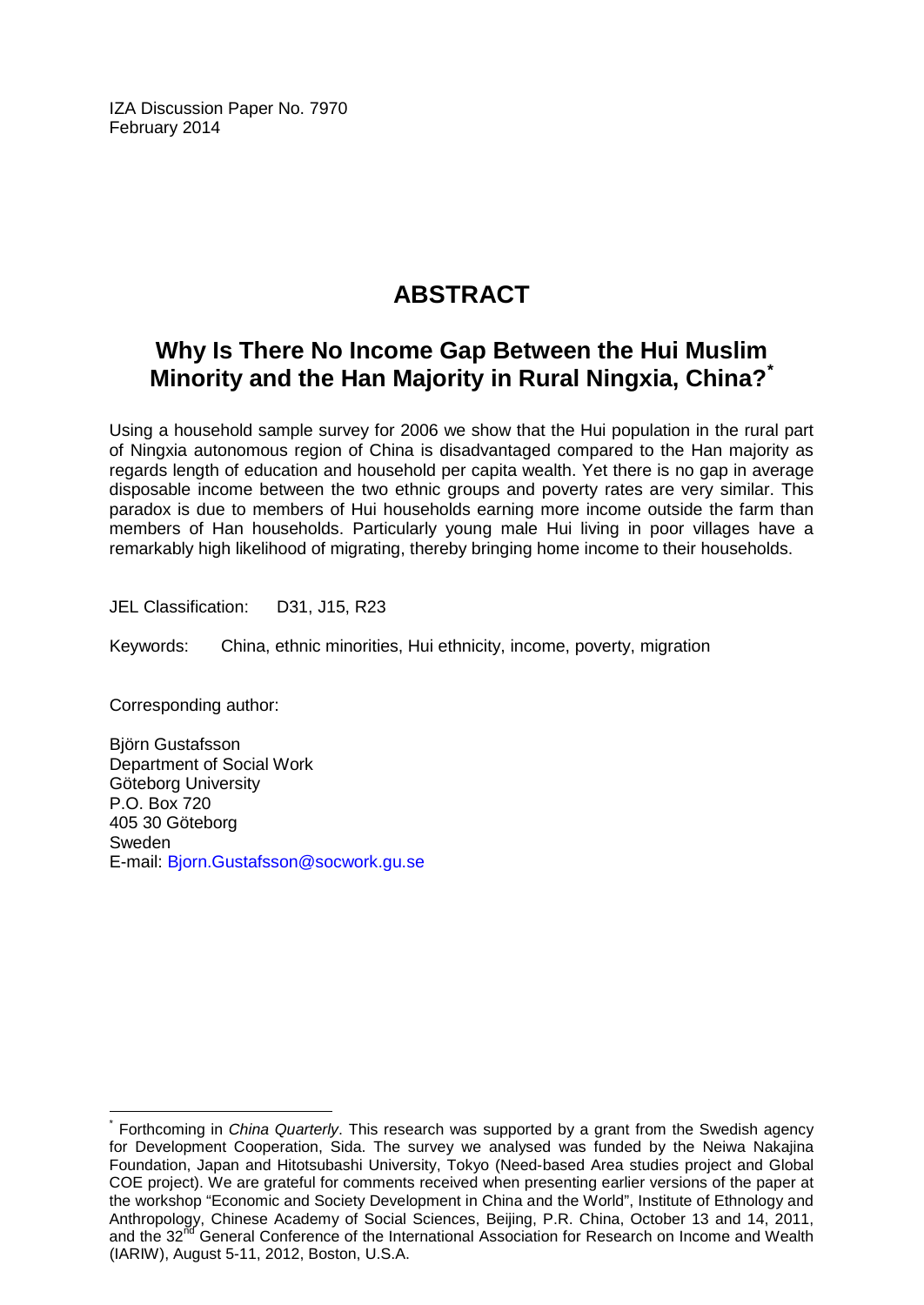#### **1. Introduction**

In China, public policy has stressed equality between ethnic groups. China's 55 officially recognised national minorities (Minzu) are unequally distributed over the country. An important part of the policy is the system of regional autonomy which consists of intersecting territories. The largest autonomous areas are the five autonomous regions (zizhi qu): Tibet, Xinjiang, Guangxi, Ningxia and Inner Mongolia. Ethnic regional autonomy has several dimensions: cultural, allowing official use of the minority language, for example, as well as social, by promoting minority persons to become cadre and take part in policymaking and policy implementation. Ethnic regional autonomy also has an economic dimension by the provision of special funding to the autonomous areas.

In each of the autonomous regions there are minority persons as well as members of the Han majority, although the proportions vary across regions. In Tibet and Xinjiang, minority persons are in the majority while they are in the minority in the other three regions. Clearly it should be of great interest to know if and to what extent there are ethnic income and poverty disparities within the autonomous regions. Are the minorities masters in their home regions, or are they at a disadvantage compared to the Han majority also living there? The existence of an income gap can foster social tensions. However, there seems to be no study investigating the question, which provides one motivation for this paper.

Here we focus on the rural part of Ningxia Hui autonomous region and compare the Hui minority to the Han majority with an emphasis on household income and poverty. Ningxia Hui autonomous region, located in northwest China has a population of slightly more than six million persons of whom approximately one-third are Hui and two-thirds belong to the Han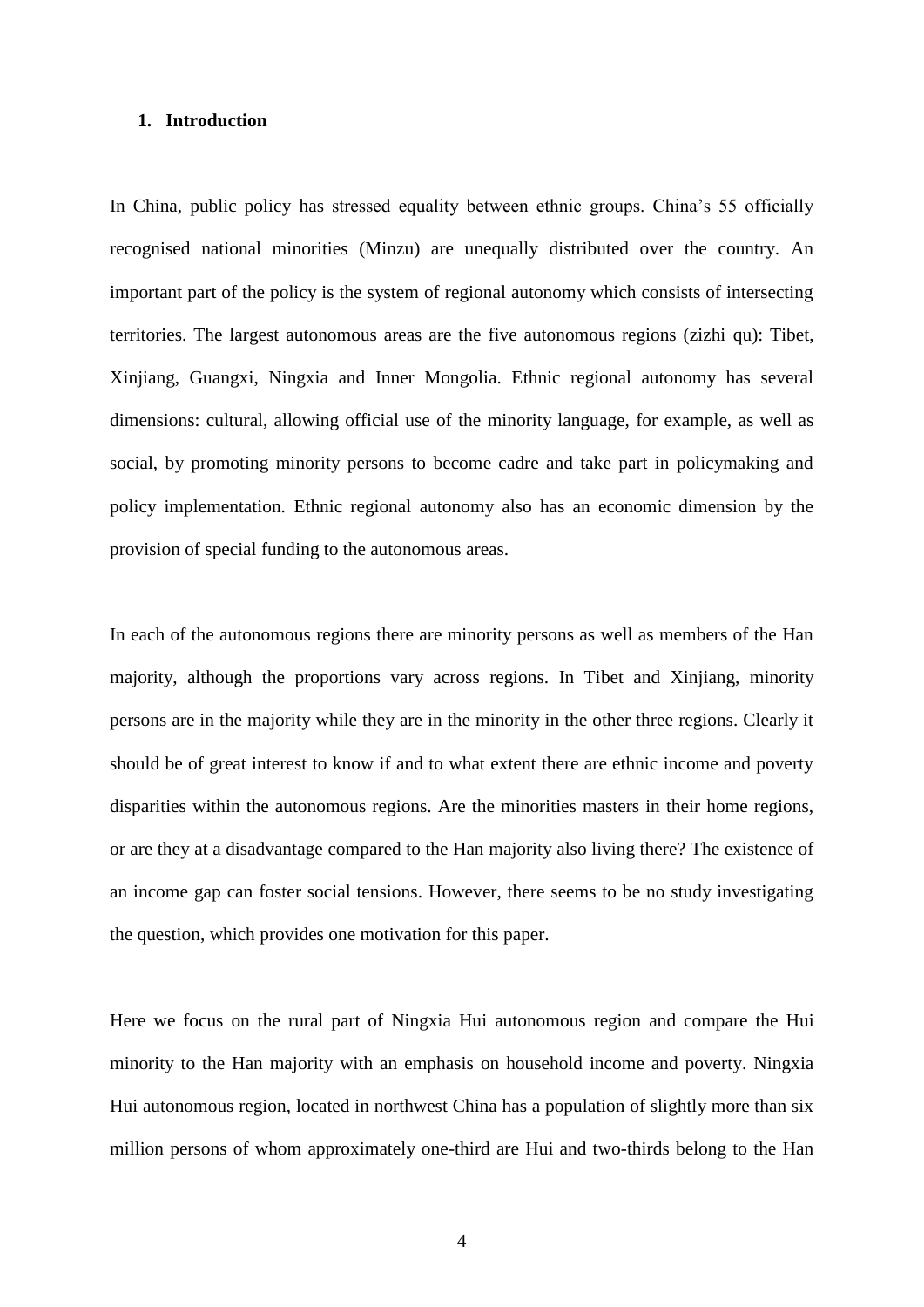majority. The Hui and the Han have language and physical appearance in common and yet they differ, as the Hui are Muslims and historically have their own identity. Differences between the Hui and Han are visible in religious practice, diet, dress and often name. As we will show using a unique sample survey for circumstances in 2006, the two populations are rather separated from each other when it comes to marriage and to a somewhat lesser extent to friendship.

Muslim minorities of considerable size are found in other countries, as well. For example, rich countries in northern Europe are now home to a large number of Muslim persons due to recent immigration. A particularly worrisome situation is illustrated in results from the latest research which indicates that such Muslim minorities are economically disadvantaged compared to the majority population of the country where they live. This has been shown to be the case in Britain (Georgladis and Manning, 2011) as well as in Germany (Buechel and Frick, 2004). In India, too, the Muslim minority is in an economically disfavoured situation in many aspects compared to the Hindu majority (Basant and Shafiff, 2010). Therefore results from this study comparing the Hui and Han in rural Ningxia should not only be of importance for those interested in Chinese circumstances. We are actually addressing the following question: To what extent are there gaps in income and poverty in a location where Muslims have lived for many generations? This is the second motivation for our study.

This study shows that the Hui are disadvantaged both in terms of length of education and possession of household wealth within the region in which they are supposed to have a special position. However, a central result is that there is no divide between Hui and Han in rural Ningxia regarding average household income and poverty when the latter is estimated using poverty lines applied by the National Bureau of Statistics for the same year. This paradox can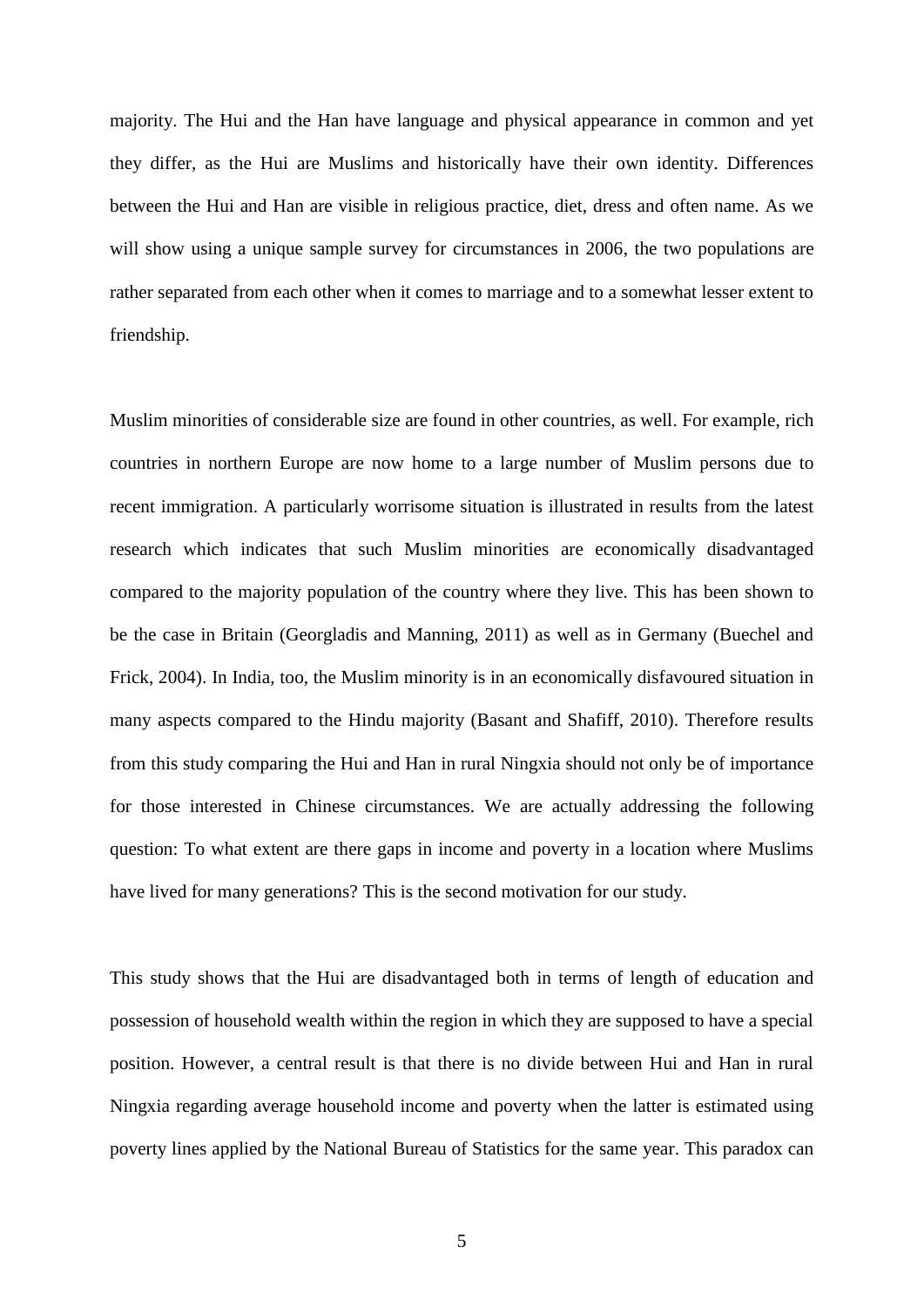be explained by the Hui earning more income outside the farm. In particular, young male Hui living in poor villages have a remarkably high likelihood of migrating, thereby bringing home income to their households. We are not aware of any previous study on an ethnic minority in China in which such a mechanism has been shown.

The rest of the paper is laid out as follows: In Section 2 we survey the literature on ethnic disparities in household income and poverty in China. Section 3 presents some facts on the Ningxia autonomous region and the Hui ethnic group. The survey we work with is introduced in Section 4. Some key facts on the two ethnic groups including length of education and household wealth are presented in Section 5. Section 6 compares household income and poverty for the two ethnic groups. The same section also investigates factors that determine household income and rural migration in order to better understand the lack of difference in mean household income and the extent of poverty across the two ethic groups. Finally we sum up the findings in the concluding section.

#### **2. Ethnic income disparities in rural China according to previous research**

As the result of a historical process, the People's Republic of China now officially defines ethnic minority people as those persons belonging to one of 55 recognised ethnic minorities and not the Han majority. Ethnic status is registered on the identification card possessed by citizens of China. In PRC policy, minorities are given certain advantages. For example, minorities have preferred treatment regarding entry to higher studies, and many minority groups are exempted from the one-child policy.<sup>1</sup>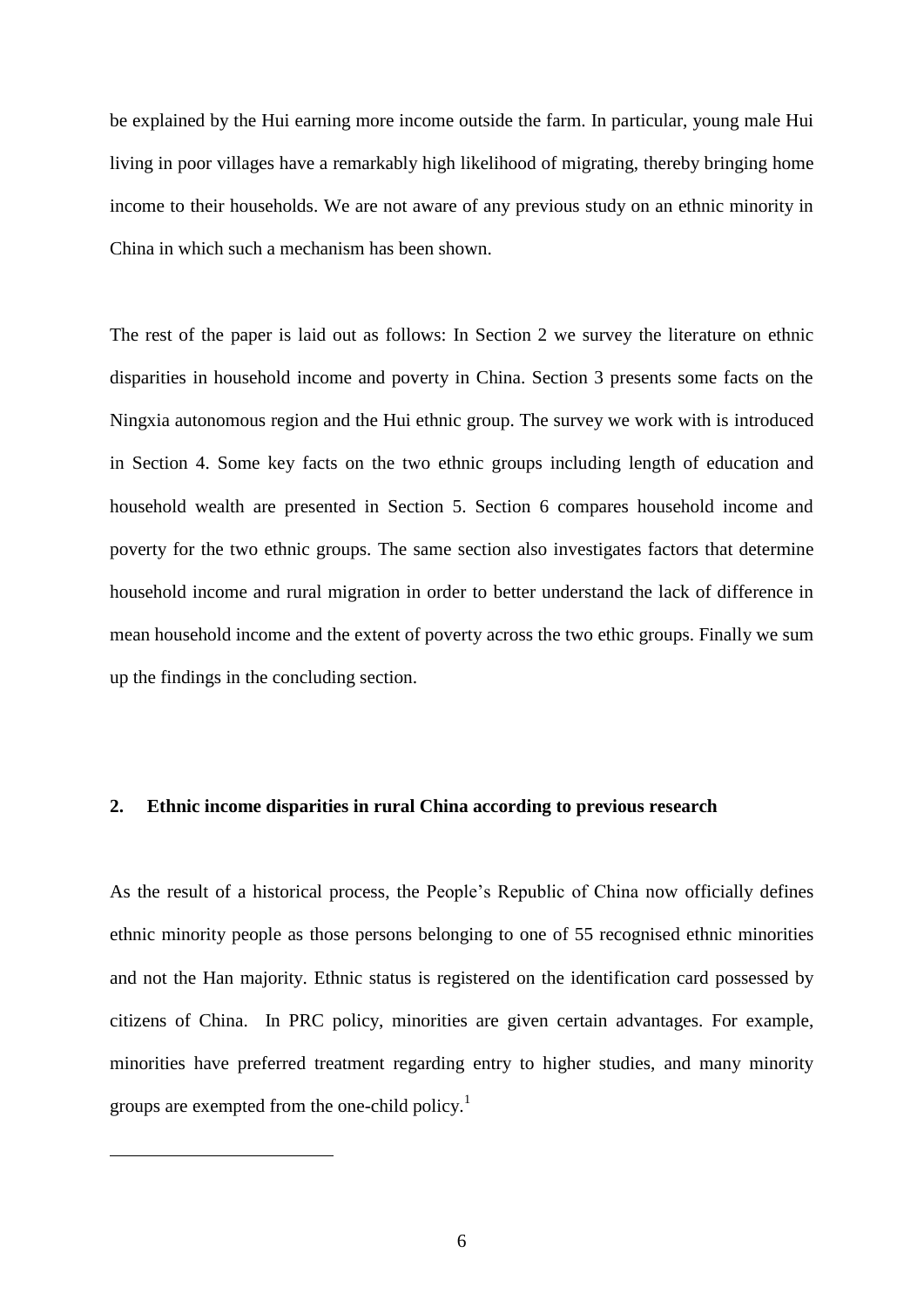A fact of relevance for understanding ethnic differences in income and poverty in China is that its minority population is spatially unevenly distributed. More ethnic minority groups live in rural areas than the majority population, and most are concentrated to the less-developed western part of the country. Even within province level units, ethnic minorities can be concentrated to regions that are less developed.<sup>2</sup> Furthermore, at the village level there is often segmentation of the population, meaning that persons belonging to one ethnicity dominate in number, 3

A household's income and poverty situation is influenced by possession of household wealth and what kind of education the household members have. While very little has been written on ethnic gaps in household wealth in China, more has been written on ethnic differences in educational attainment. Evidence surveyed by Hannum et al (2008) and Hannum and Wang (2012) indicate that although minority persons belonging to later birth cohorts are much better educated than older cohorts, most minority groups are at a disadvantage compared to majority persons belonging to the same birth cohort. Such disadvantages can be traced to different, possibly interrelated circumstances. For example, ethnic minorities more frequently live in low-income locations where school quality is often lower than elsewhere. Minority children primarily using their own language face difficulties as instruction in Chinese schools is predominantly in Mandarin. Family circumstances such as low educational attainment of parents and financial difficulties in the household can also contribute to ethnic gaps in length

 $1$  On preferential policies for minorities in education see Teng and Ma (2009). For the recent debate about China's ethnic policy see Sautman (2010).

<sup>2</sup> For example, in Xinjiang Uygur Autonomous region the Han are concentrated to the industrialised and most well-off area in the northeast, while minority people are concentrated to the less developed, agricultural southwestern part of the autonomous region, see for example Cao (2010).

<sup>&</sup>lt;sup>3</sup> See for example Gustafson and Ding (2009A, p 195)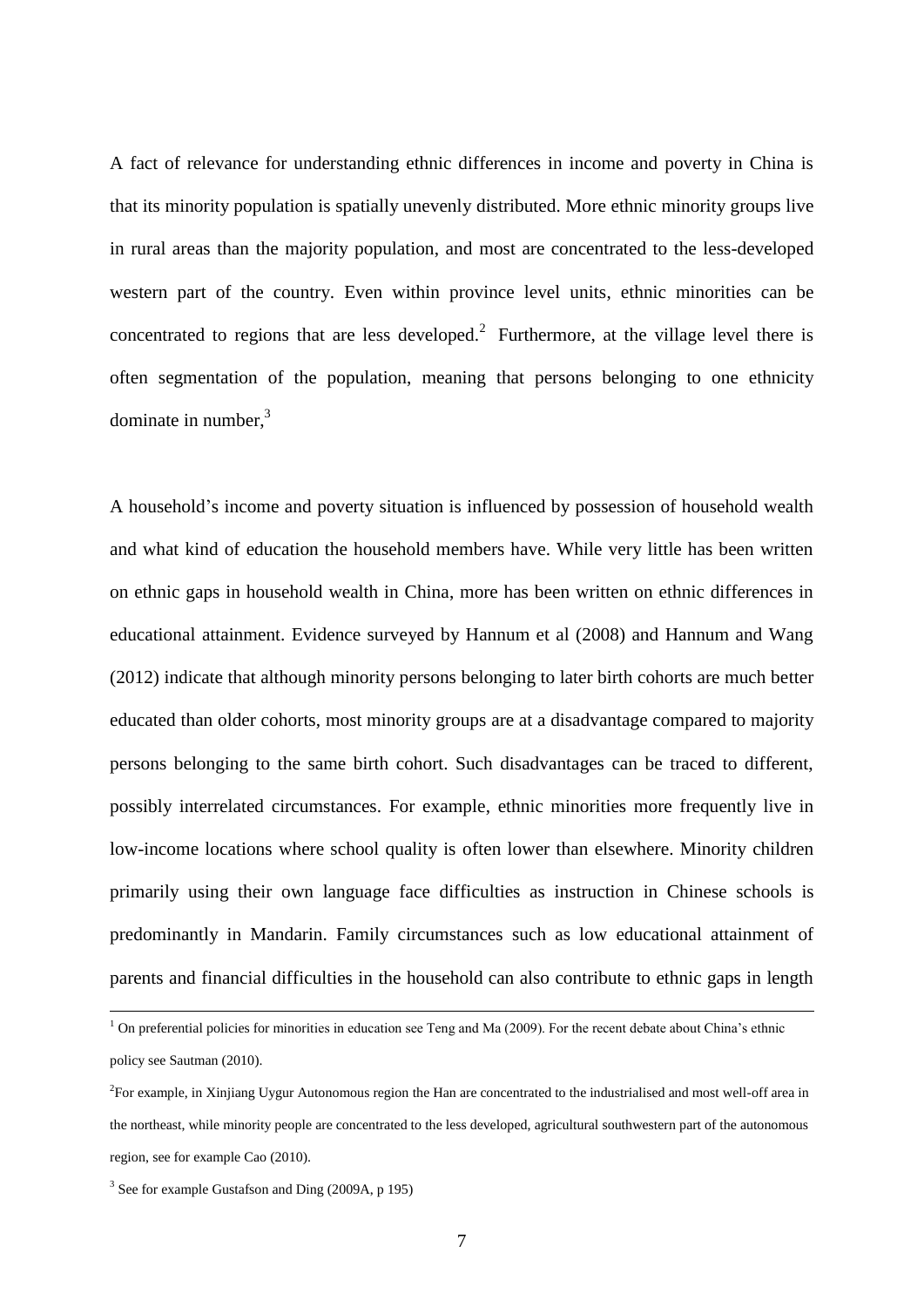of education. In addition, length of education is also a result of choices which are influenced by peers and relatives, for example, who typically belong to the same ethnicity. From this follows that ethnic disparities in educational attainment can be transmitted across generations.

Some authors have investigated ethnic differences in earnings and income in urban China, others for rural China.<sup>4</sup> As the topic here is rural Ningxia we will focus the literature survey on studies on rural China. Some such studies have used data from the China Household Income Project (CHIP). Gustafsson and Li (2003) analysed households living in rural regions of 19 provinces for 1988 and 1995. They found that although average income per capita among minorities increased between the two years, the minority/majority income gap also increased. This was found to be the result of economic growth being spatially unbalanced during the period studied in combination with China's ethnic minorities living primarily in other locations than the majority. In the two provinces Yunnan and Guizhou in the southwest, few ethnic differences in average per capita household were reported. In line with these studies, Gustafson and Ding (2009B) used household panel data from 22 province level units for 2000 to 2002, and reported rural poverty to be more widespread among ethnic minority households than among the majority. However, as majority persons are more numerous, most poor people in rural China belong to the ethnic majority.

The unit of analysis in Gustafsson and Ding (2009A) is the village, and a large survey for 2002 is used for studying household per capita income as well as household per capita wealth. Persons living in minority villages in northeast China were found on average to have a somewhat better economic situation than inhabitants in the average Chinese village, but minority villages in the southwest were clearly faring worse. Among many factors affecting

<sup>4</sup> Examples on studies of ethnic differences in the labour market of urban China include Zhang (2008), Maurer-Fazio et al (2010), Zhang (2012) and Hasmath et al (2012).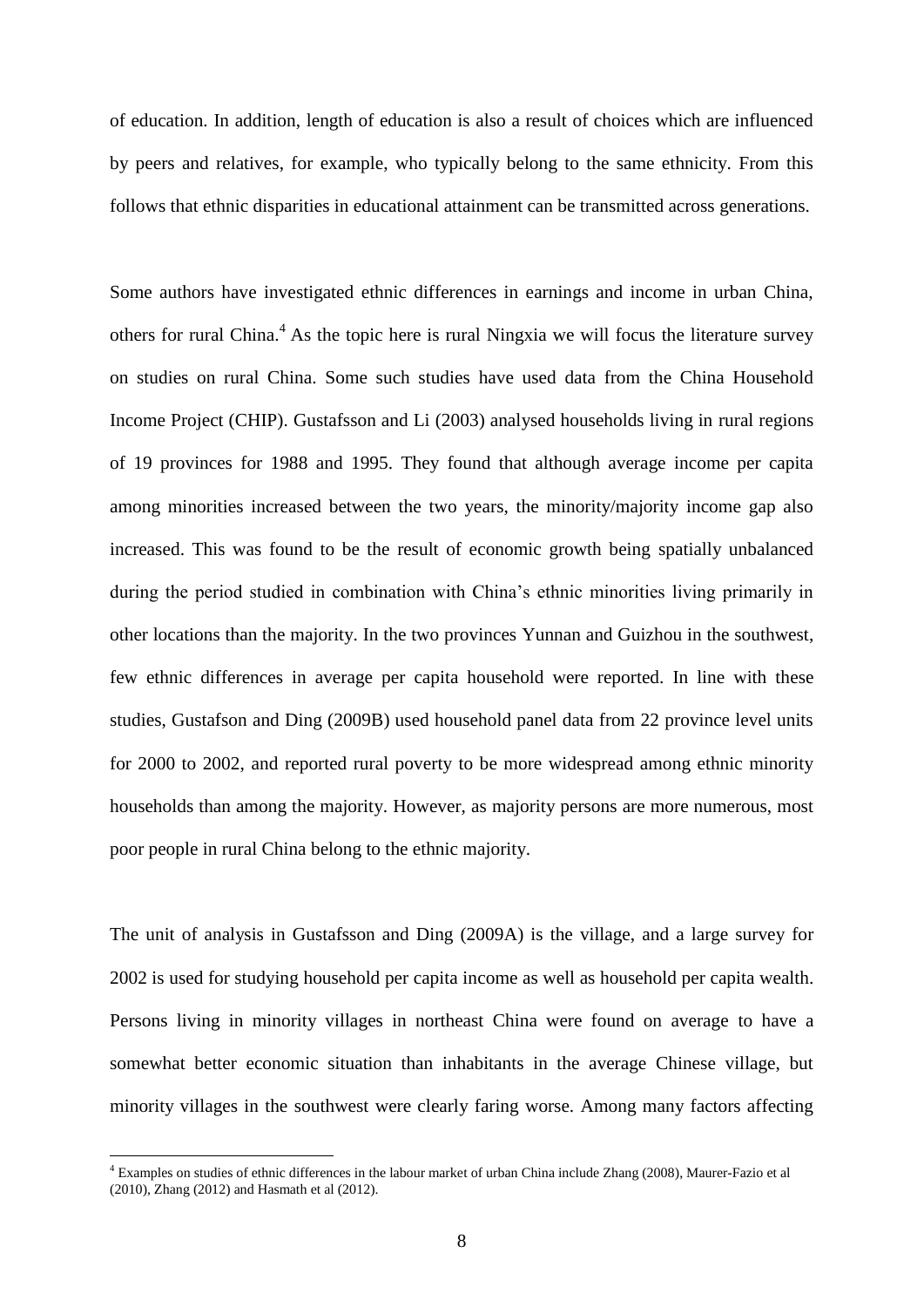the economic situation in the village, location was found to be the single most important circumstance negatively affecting the economic situation of a village in the northwest and particularly the southwest.

Some authors have investigated migration by ethnic minorities and compared it with migration of the majority population.<sup>5</sup> As reasons and destinations for migration differ across time and space, it is not necessarily easy to generalise results from various studies. Furthermore, differences across ethnic minorities might be as large (or perhaps even larger) as differences between the majority and minorities taken as one category. For example, one could hypothesise that minorities having a language of their own and being visibly different from the Han, like the Uighur for example, face larger barriers to migration than the Hui who have the same language as the majority. <sup>6</sup>

One example of a study of ethnic minority migration in China is Iredale et al (2001). Here (Chapter 4), migration rates between minorities and the majority are compared using the 1990 census. The study reports that rates of movement within provinces are relatively similar but lower rates of minority movements across province boundaries are found. Fieldwork in Inner Mongolia (Chapter 5) indicates that generally, migration is seen as a good thing by both individuals and politicians, a positive force for aiding economic development. Also Zhang (2003) paints a positive picture of ethnic minority migration based on experience from Guizhou; many skilled migrants have returned, remittances sent back by rural migrants are significant and urban influences brought back by migrants are not necessarily destructive. Bhalla and Luo (2013) who analysed a sample of minority persons who had migrated to urban

 $<sup>5</sup>$  For an overview of trends and current issues in internal migration in China see for example Chan (2012).</sup>

<sup>6</sup> Maurer-Fazio, M. (2012) conducted a large-scale experiment on how employers respond to internet job board applications of ethnic minorities and the majority. The results indicate the existence of discrimination of persons having names signalling that they are Mongolian, Tibetan and Uighur.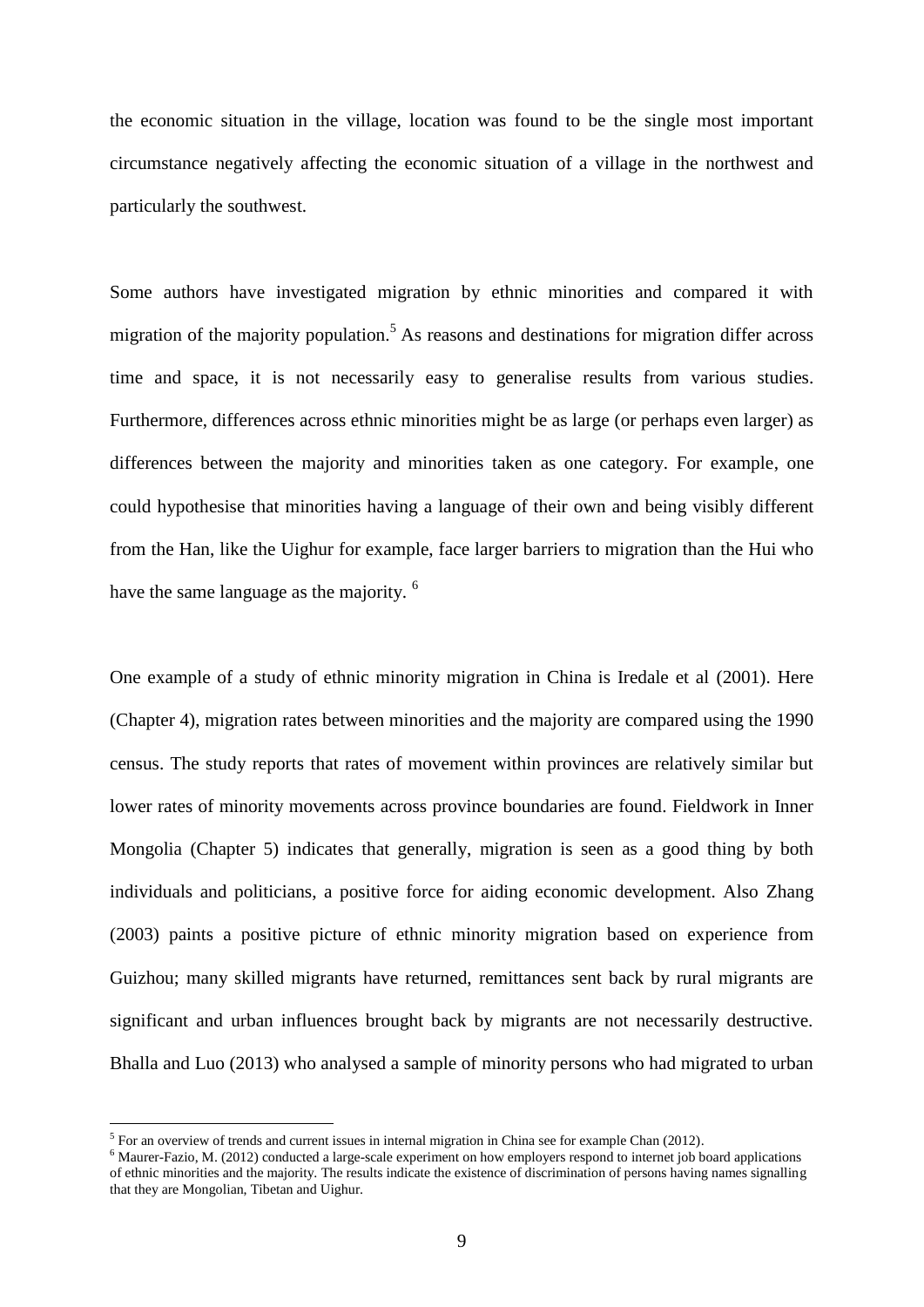areas of China and kept their rural *hukou,* reported that in the new location the migrants earned considerably more than at their rural origins.

#### **3. Context**

According to the fifth national Census 2010, the Hui number 10 586 078 persons, or 0.79 percent of the total population in China. Hui is the largest of China's ten officially recognised Muslim minorities and is after Zhuang and Manchu the third-largest ethnic minority group in the People's Republic of China. The Hui are spread all over China's 31 province level units. The highest concentration is found in Ningxia Hui autonomous region where 35.4 percent of the population are Hui and 1.4 percent belong to other ethnic minorities (according to published reports from the 2010 Census). An above average concentration of Hui is also found in Gansu, Xinjiang, Henan, Hebei, Shandong and Yunnan. The Hui are at least as urbanized as the Han majority (China's Yearbook of Ethnic Works, 2003).

The Hui are of varied ancestry. It is often claimed that it was during the Ming Dynasty (1360 to 1644) that the Huihui (later referred to as Hui) began to emerge as an ethnic group.<sup>7</sup> The Hui are similar to the Han majority in language and physical appearance. However, as Muslims, they follow Islamic dietary laws and reject the consumption of pork. They also often dress differently from Han as women frequently wear headscarves and men white caps. Some family names also signal that the person most probably belongs to the Hui minority.<sup>8</sup> Hui typically marry within their ethnic group (See Zang, 2007).

<sup>&</sup>lt;sup>7</sup> For a history of Muslims in northwest China see Lipman (1997).

<sup>&</sup>lt;sup>8</sup> Some clans in southeast China who are identified as Hui, are Hui due to ancestry only and do not practice Islam as a religion.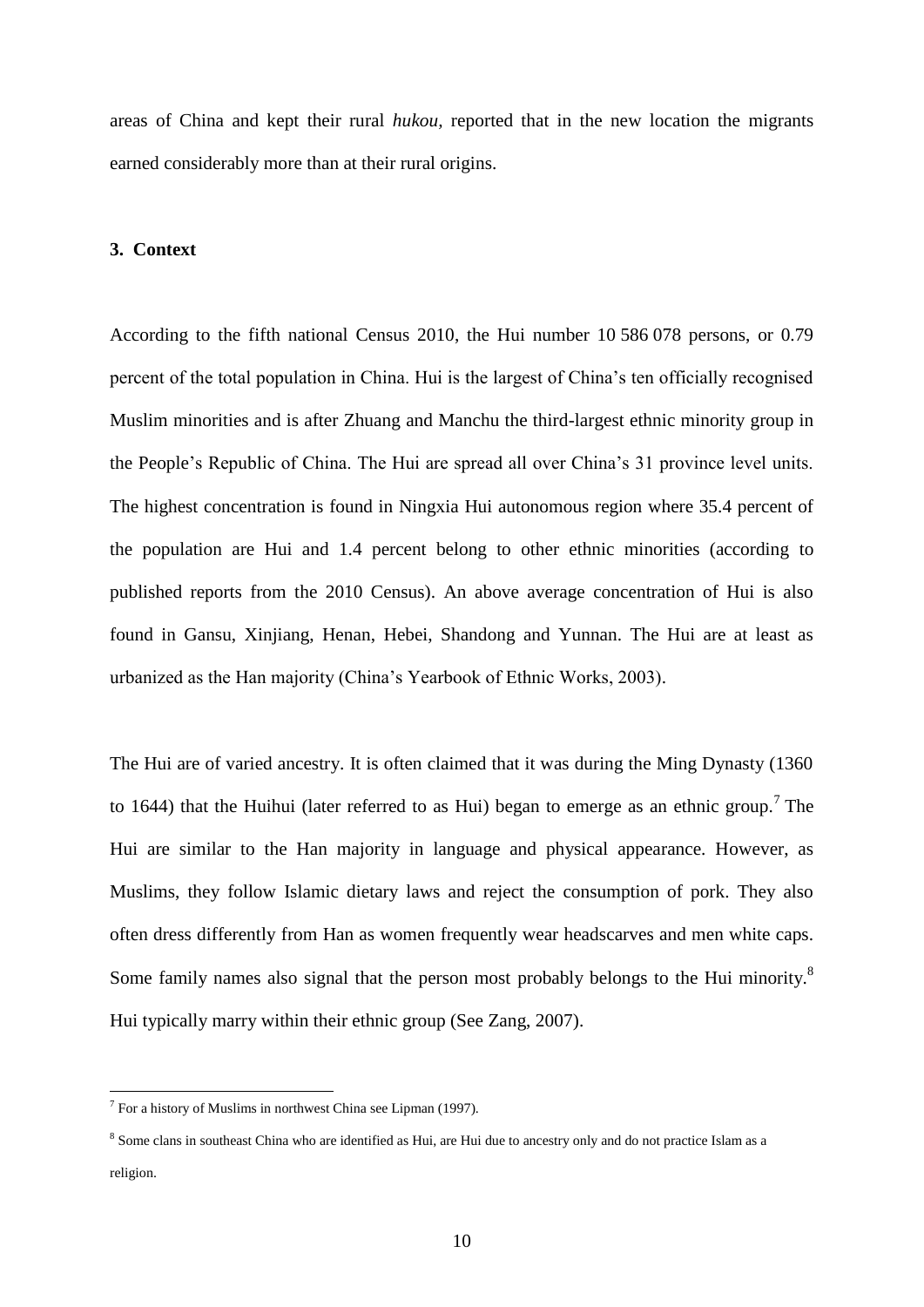Ningxia Hui autonomous region was formed in 1958 and is small compared to most of China's other province level units in terms of area as well as population. With a population of 6.25 million in 2009, only Tibet and Qinghai have smaller populations. However, Ningxia's population is not particularly small when seen from a European perspective. Ningxia has approximately the same number of inhabitants as Bulgaria or Denmark. In 2009, 54 percent of the population in Ningxia lived in a rural area. Measured by indicators such as household income and life expectancy, Ningxia ranks below the median for China.<sup>9</sup> Natural conditions are in many parts of Ningxia unfavourable for agricultural activities and the government has for some decades carried out resettlement projects (Merkle, 2003). The area used for agricultural production has decreased due to the implementation of national policies aimed at reducing soil erosion by converting farm land on steep slopes into forest and compensating farmers thereafter (see for example Zhang et al, 2008 and Demurger and Wan, 2012). Furthermore, Ningxia is one of China's less-industrialised province level units.

Many rural households in China have sought to improve their economic situation by sending family members as migrants or commuters to places with better employment conditions. Results from our survey show that temporary migration in Ningxia is typically short, as only a minority of migrants have moved out of Ningxia. Migration often takes the form of chain migration. As opposed to many other parts of China, local government officials in rural Ningxia have taken an active role in promoting out-migration of its inhabitants, as the officials' performance can be evaluated based on the number of out-migrants in their jurisdiction.

<sup>&</sup>lt;sup>9</sup> However, provinces in southwest China with a large proportion of ethnic minorities have still lower income levels. See for example Bahall and Qiu (2006, p 58) who focus on poverty and income among ethnic minorities living in southwest China.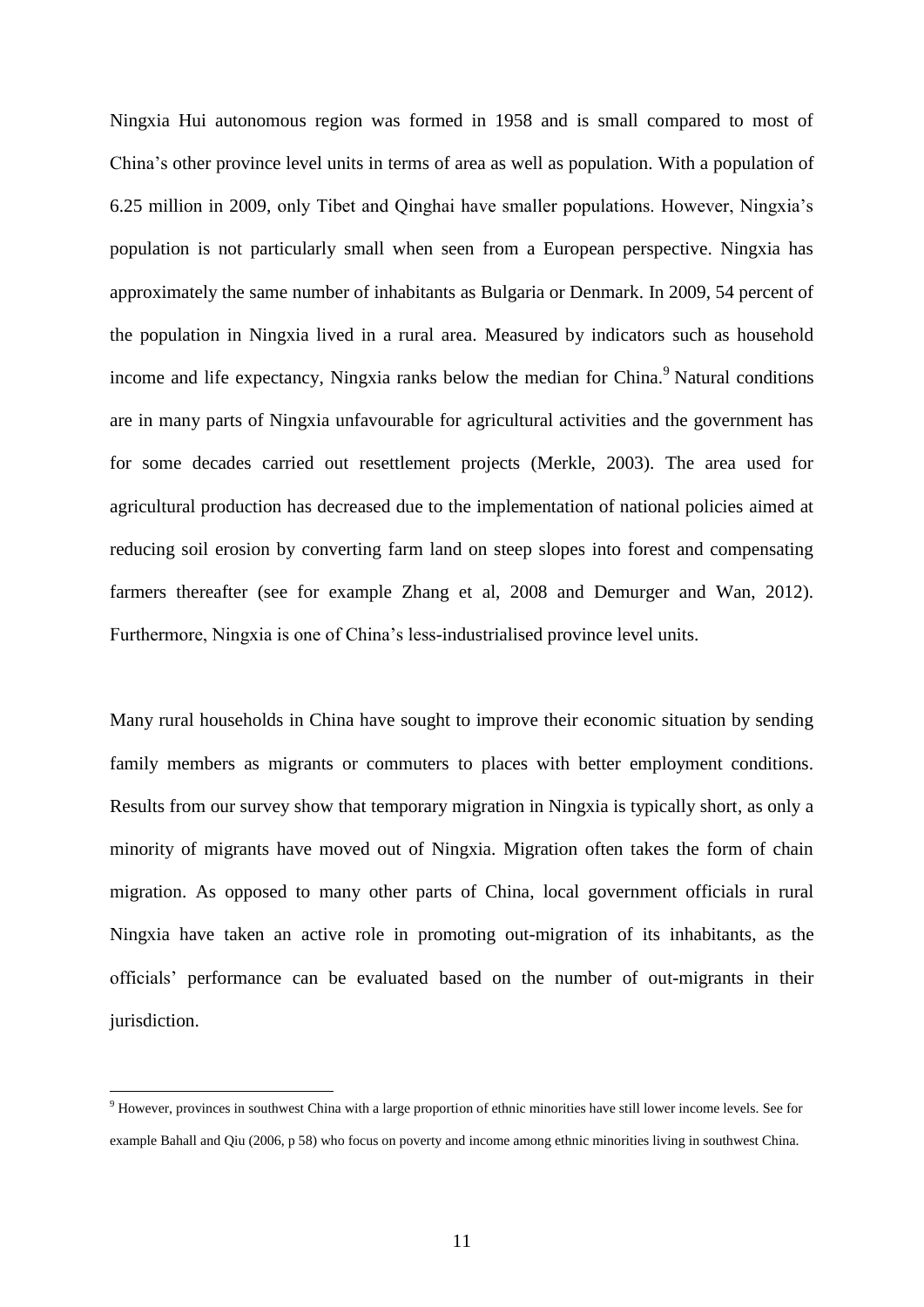#### **4. Data**

1

We use data from a socioeconomic survey conducted in 2007 in the Ningxia Hui Autonomous Region by the Ningxia Survey Team of the National Bureau of Statistics on behalf of the Institute of Ethnology and Anthropology, Chinese Academy of Social Sciences. The samples were selected from the larger pool of households surveyed in the region used for official statistical information published each year in the statistical yearbook for Ningxia Autonomous region.

The sampling was drawn as follows: all regularly sampled households in Ningxia living in all five divisions (Yinchuan, Shizuishan, Wuzhong, Guyuan and Zhongwei) of Ningxia were selected. The research team also designed questionnaires for the rural and urban households, respectively. For example, questions on various household assets were collected making it possible to investigate household wealth. In this respect, it followed previous surveys of the China Household Income Project (CHIP) where such questions were asked to households in many provinces of China.<sup>10</sup> For the households surveyed we received access to information already collected by the survey team. This means, for example, that we can define and measure household income in the same way as the National Bureau of Statistics. Our questionnaire was answered by members in almost all households (99.72 percent). The survey contains 1 190 households with 5 399 individuals and covers 120 villages. In the sample, 3 028 person (57 percent), are Han, 2 289 persons (43 percent), are Hui. In addition, a survey on village circumstances was answered by village cadres.

<sup>&</sup>lt;sup>10</sup> See McKinley (1996), Brenner (2001), Gustafsson et al (2006), Zhao and Ding (2008) and Li and Zhao (2008).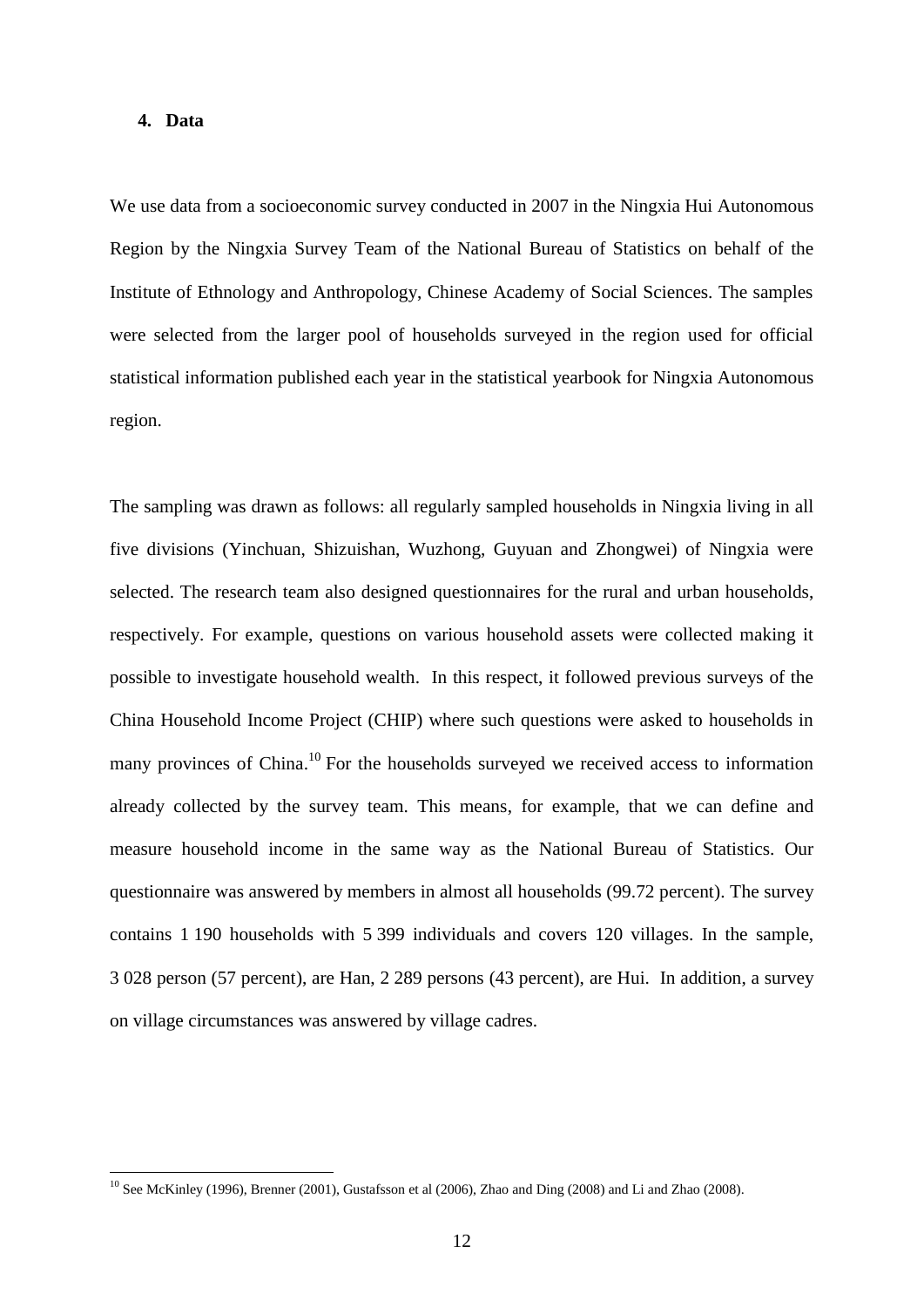#### **5. Portraying the populations**

/Table 1 about here /

Table 1 provides some basic information on the two ethnic groups derived from our samples. The Hui population has a larger proportion of children than the Han population, and Hui households consistently have a somewhat larger number of members than Han households. This is consistent with Hui females having shorter educations than Han females, as well as the one-child policy on average affecting the Han more stringently than the Hui. We report ethnic as well as gender gaps in length of education among adults. The longest average length of education (7.0 years) is not surprisingly found among Han males, with Hui males coming second (5.6 years), closely followed by Han females (5.3 years), and Hui females coming last with an average of not more than 3.5 years. Our data shows that as many as 45 percent of Hui females are illiterate. Marriages across ethnic groups are very uncommon. Patterns of friendship are also demarcated by ethnic borders. Hui more often than Han have at least one person of the other ethnicity among their three closest friends. While almost all Hui respondents indicate that they are religious, this was only the case among a minority of Han respondents who indicate that they are Buddhists. There is no ethnic difference in the proportion of adult members that are members of the Communist Party (6 percent).

/Table 2/

1

We now turn to results on household per capita wealth. We distinguish between some broad types of assets.<sup>11</sup> We follow McKinley (1993) when defining the user rights to land based on

 $11$  For further details see Zhaon and Ding (2008, p 140-143).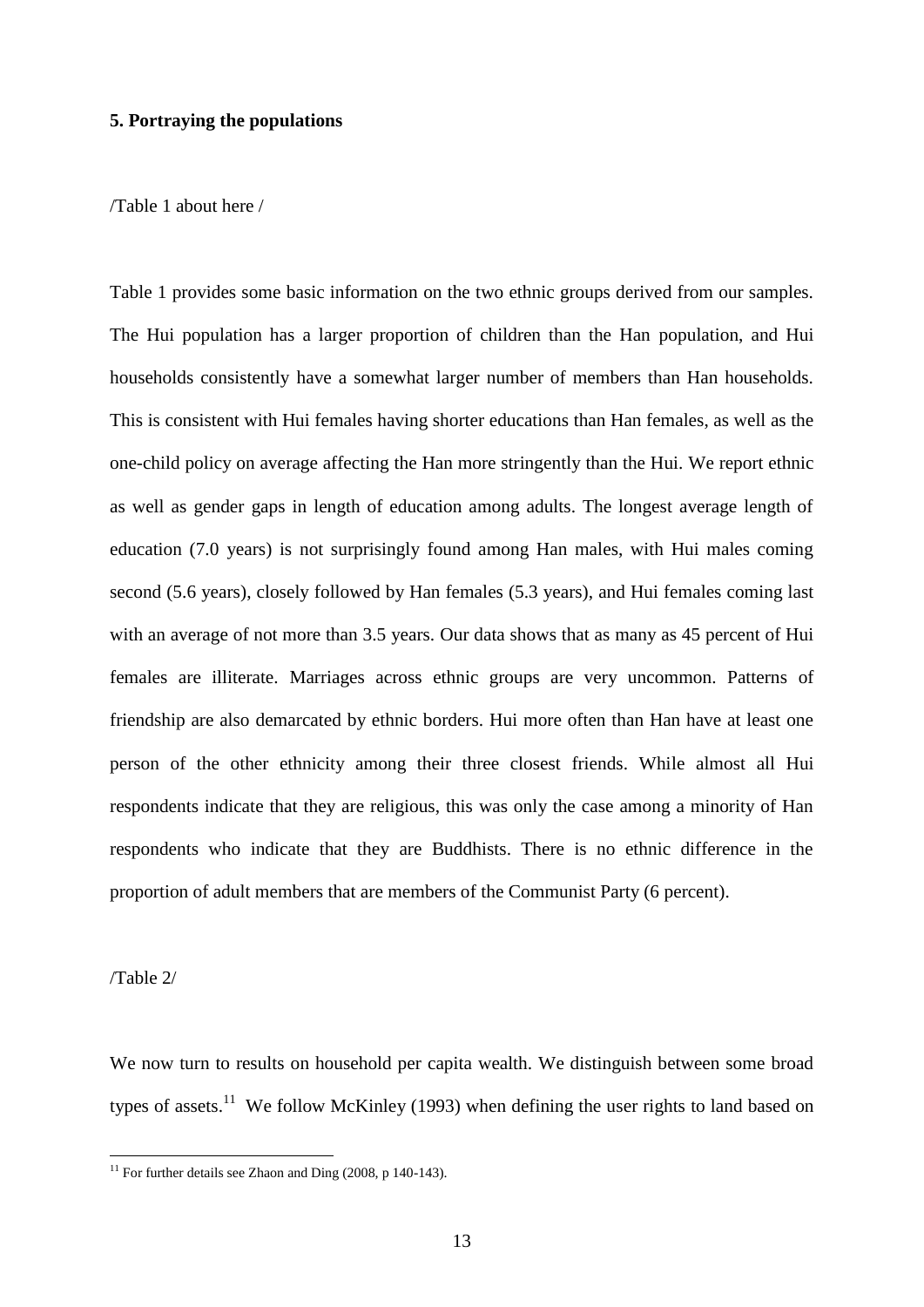land size and quality and various other assumptions. Housing net of housing debts consists of the market value of private housing after, in a few cases, the subtraction of housing debts. Another component is production assets used in private business activities. Financial assets include term deposits, current account deposits, in a few cases stock shares and bonds and also other financial assets. Consumer goods indicate the value of furniture, TVs, bicycles, etc. Table 2 reports wealth components, average total net household per capita wealth and the Gini coefficient for household net wealth per capita.<sup>12</sup> This is done for the Han as well as the Hui. Hui households on average own less valued net wealth than Han households and the gap is estimated to be 29 percent. The gap is somewhat larger when it comes to user's right to land and possession of productive assets. In contrast, the ethnic gap in the value of consumer durables is not more than 15 percent and there is actually no statistically significant difference when it comes to financial wealth. The Gini coefficients are similar for the two ethnicities, with a value of 0.44 for Han and 0.45 for Hui. $^{13}$ 

We have thus found that on average the Hui are not as advantaged as the Han in Ningxia in terms of length of education as well as household wealth. If these were the only circumstances affecting how much income a household earns we would expect to find the Hui to be disadvantaged compared to the Han. And yet, this is not what we report in the next section.

#### **6. Income and poverty in rural Ningxia**

 $12$  The Gini coefficient is an inequality index that takes values from 0 (no inequality) up to 1.0.

<sup>&</sup>lt;sup>13</sup> These numbers are higher than reported for rural China as a whole in studies referring to earlier years. Based on CHIP data, Zhao and Ding (2008) report a Gini for household per capita wealth in 1988 of 0.331, for 1995 of 0.351 and in 2002 of 0.399.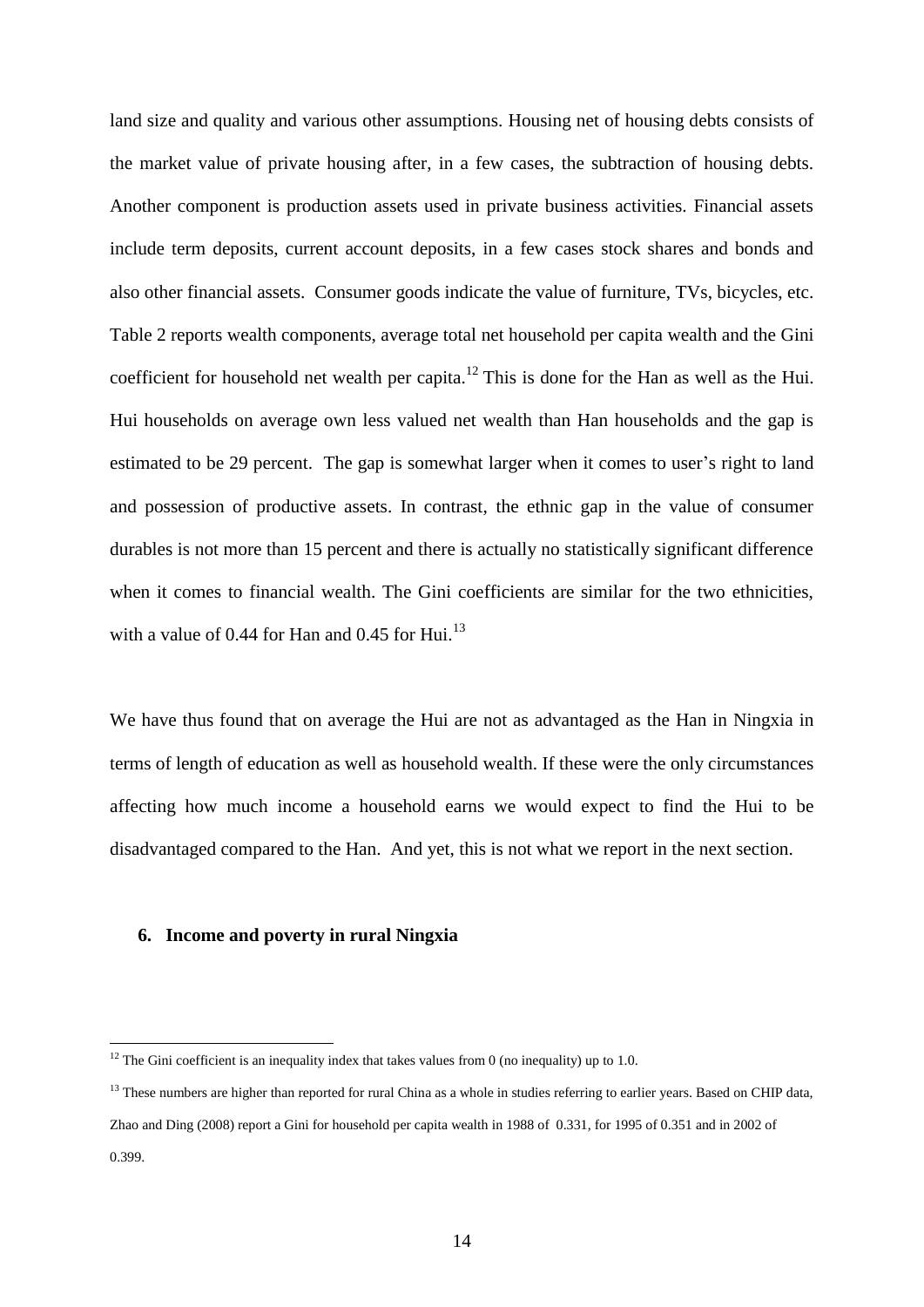It is a widely held view in Chinese society that the Hui show great skill in taking advantage of income earning opportunities (see Yang and Ding, 2003, Yang, 2012). This can be due to necessity as reported in the previous section, as they own fewer user rights to land and productive assets and they have shorter educations than the Han. One can claim that over the course of generations, by living in other villages the Hui have acquired a somewhat different lifestyle than the Han. This can express itself in their being more involved in non-farm activities including migration than the Han. The Hui have a reputation for often being involved in private business or working for a wage (see Liu and Li, 2011). Field visits in rural Ningxia by one of the authors show that remarkably often the Hui migration is organised by local township cadres. For example township level government had made an agreement with a work unit in the eastern part of China to recruit migrant. The local cadres down to the administrative village level have as a task to promote outmigration.

One way to investigate whether the Hui have a better ability to take advantage of income generating opportunities is to estimate income functions that include a number of variables which are likely to affect household income. In the specification, a dummy for Hui ethnicity is also included and we expect that the coefficient will be positive. The outcome of this exercise is shown in Table 3. Explanatory variables include average number of years of education of household members in work active ages measured in years, and average age of adult household members and household size measured as number of persons. We also include the square of each of the three variables in order to allow for possible non-linear effects. Further we include as explanatory variables the percentage of household members that are of work active ages and the percentage of the working members that are members of China's Communist Party. We also include the percentage of family members that are in poor health and the contracted farm land measured in mu. Estimates are shown in Table 3.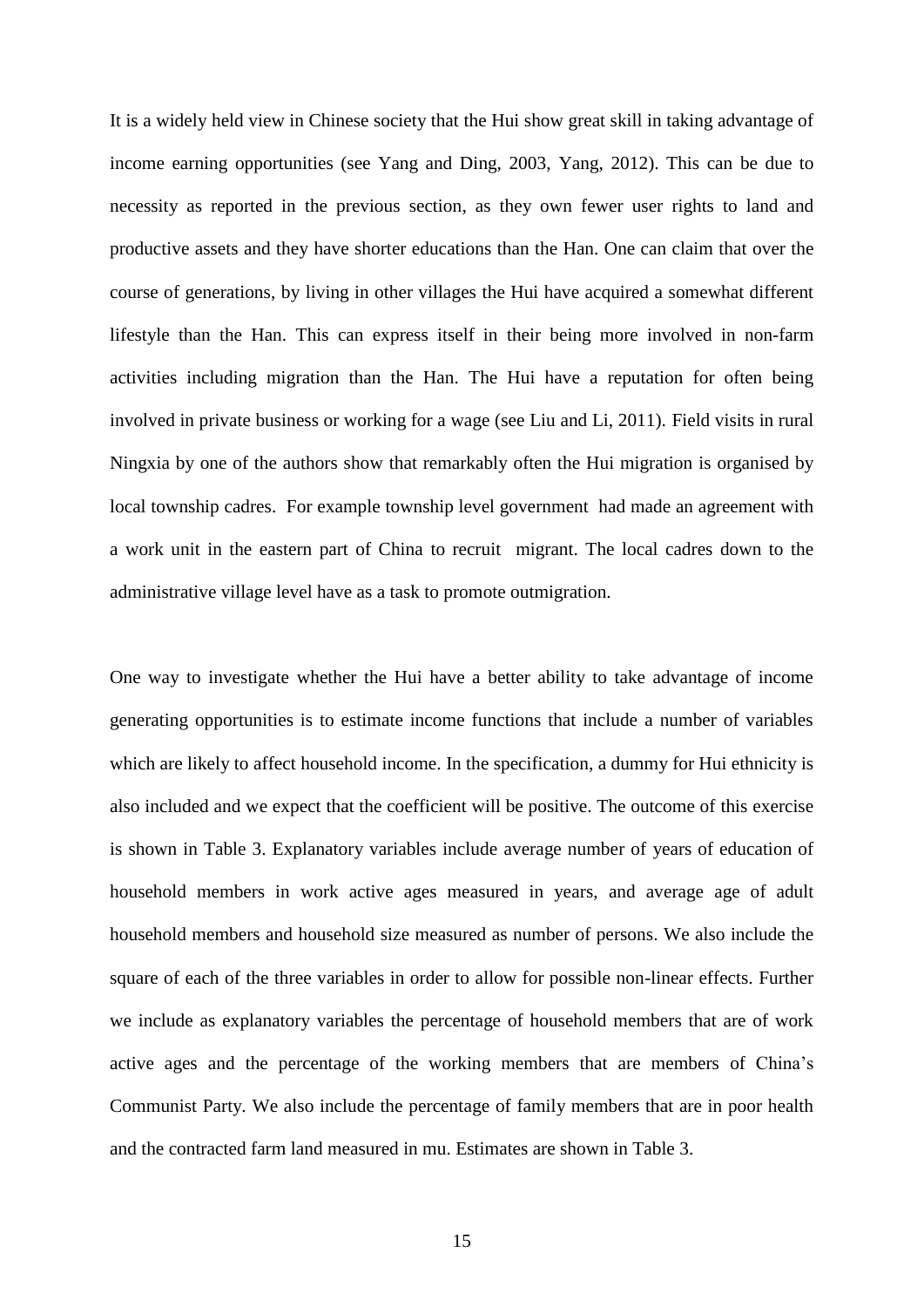/Table 3 about here/

The parameter of main interest in Table 3, the coefficient for Hui ethnicity in the equation for household income, is positive and estimated with high t- statistics. Thus given a number of income generating variables, Hui are earning more than Han. From the estimates in Table 3 we also learn that household per capita income is positively affected by years of education among adult members but at a decreasing rate, and negatively affected by household size at a decreasing rate. Furthermore, per capita household income is positively affected by the percentage of household members of working age and negatively affected by the percentage of household members in poor health. The amount of contracted farm land has a positive effect on household income.

#### /Table 4 about here/

One possible reason for the positive coefficient for the Hui dummy in Table 3 is that the Hui are more involved in migration. This can be seen in Table 4 which also shows that in rural Ningxia migration is typically a male activity. As many as 46 percent of Hui males were involved in migration in 2006, while the corresponding proportion among Han males was 35 percent. Hui migrants earn on average less than Han migrants. On average, migration lasted for about half a year. Data from our survey and from Ningxia Statistical Bureau indicate that many migrants work in construction. Often people migrate over a short distance. Out of province migration is typically to neighbouring provinces. Note that the information in Table 4 indicates that most migrant income is sent home.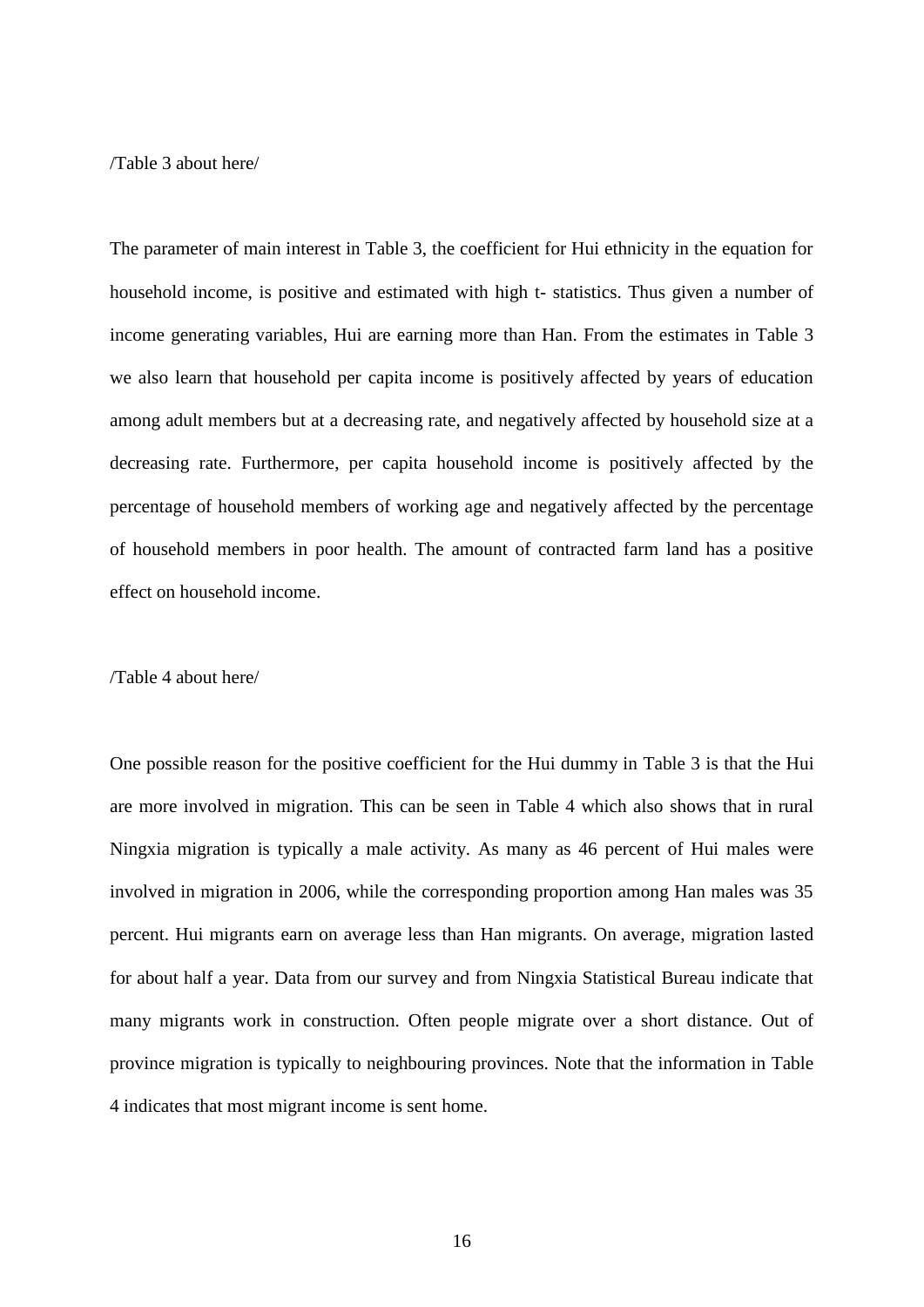We are interested in better understanding to what extent migration in Ningxia is influenced by low village income and by ethnicity. We have therefore specified and estimated probit models for the subsample of adult household members who are in work active ages. As can be seen in Table 5, we relate the event of having migrated during 2006 to village characteristics (as obtained from the survey to village cadre) in Specification 1, alternatively to household and individual characteristics in Specification 2. Specification 3, on which our comments are concentrated, includes characteristics at the village, individual as well as household level.<sup>14</sup>

#### /Table 5 about here/

1

The pattern we find is a very clear negative relation between mean income of the village and the probability of migrating. In other words, people migrate because they live in a poor village.<sup>15</sup> However, as migrants bring home income, it follows that migration has an income redistributing function across villages. Turning to individual characteristics used in the specifications, we find that age negatively affects the probability of migrating as does being female. Two household variables are found to affect the probability of migrating. Per capita land has a negative effect as does the number of children in the household. Having access to a significant amount of land as well as having children makes people less likely to migrate. Table 5 also shows that Hui ethnicity (at the village level in Specification 1 and at the individual level in Specification 3) has an independent positive effect on the probability to migrate.

<sup>&</sup>lt;sup>14</sup> As the variables, proportion of Hui in the village and the dummy indicating being Hui, are strongly correlated, we drop the former in the third specification.

<sup>&</sup>lt;sup>15</sup> This is consistent with results from, for example. Gustafsson and Ding (2009A).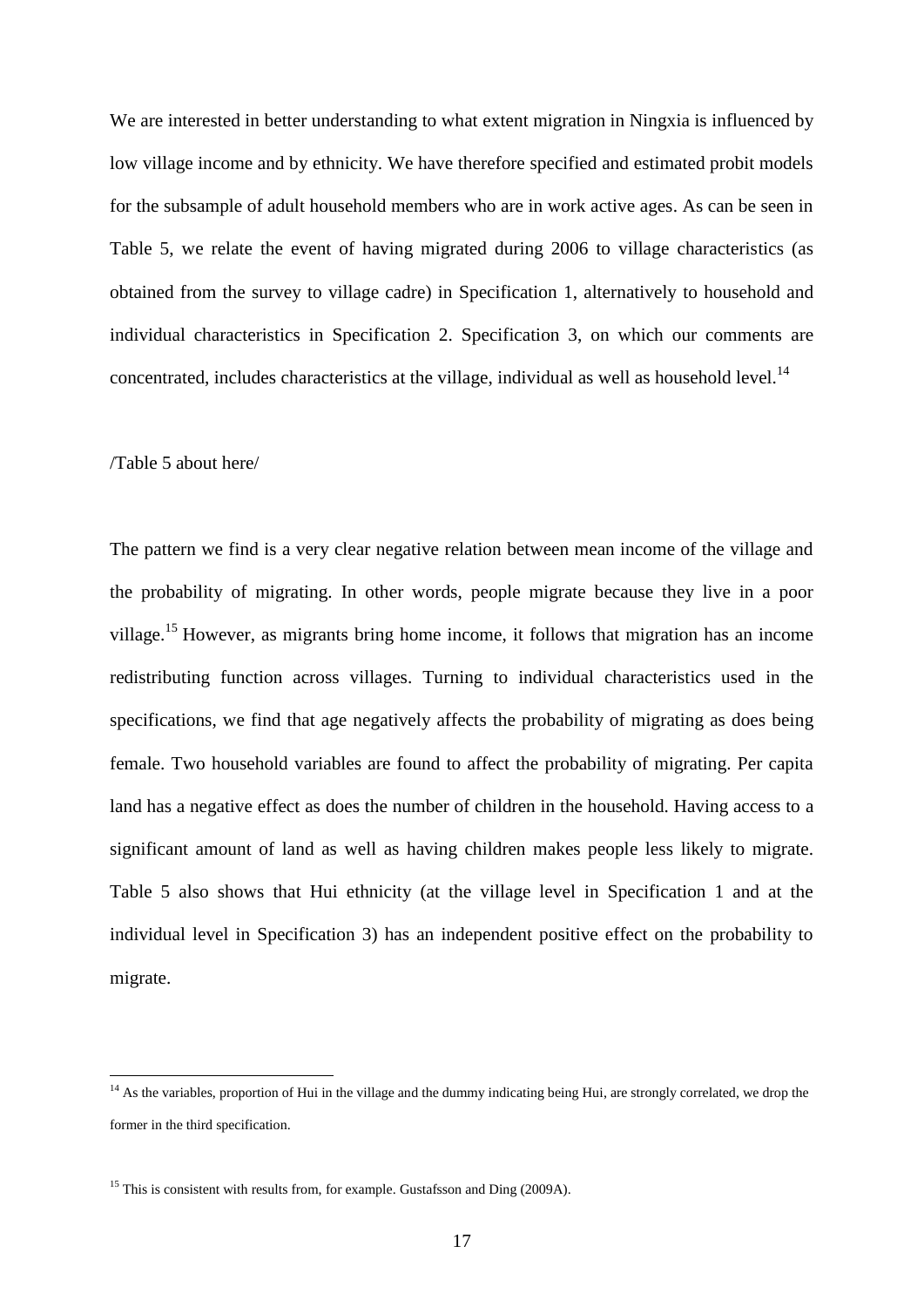/Figure 1 about here/

In Figure 1 we use Specification 3 reported in Table 5 to predict the probability of migrating for persons with different characteristics. For a base person (A), a man aged 23 and living in a village belonging to the lowest decile according to per capita income, the probability of migrating is predicted to be 52 percent. The corresponding probability is 36 percent if the village has a mean income placing it in the top decile (the second panel), that is to say 16 percent lower. The large importance of age is evident, as changing the age of the base person to 40 (case E) makes the probability for migration to go down from 52 percent to 24 percent, a reduction of 28 percent. This change is almost identical to the probability obtained for being aged 23 and female (B). Changing the amount of land the household has access to (F and G) for the base individual leads to a variation in migration probability of ten percentage units. From Figure 1 we can also learn that compared to the variations in the variables village income, age and gender, the importance of number of children in the household (Cases H, I, J and K) is of lesser importance.

#### /Table 6 about here/

Have the higher migration activities among the Hui partly triggered by low village income in combination with a higher frequency of out of farm work fully compensated the disadvantage of being less educated and owning less valuable land when it comes to earning an income? In Table 6 we compare income components per capita, average household income per capita and income inequality among Hui and Han in rural Ningxia. Interestingly enough, we find that average total income per capita is estimated to be identical among Hui and Han. True, Hui have agriculture income amounting to only 65 percent of the agricultural income for Han.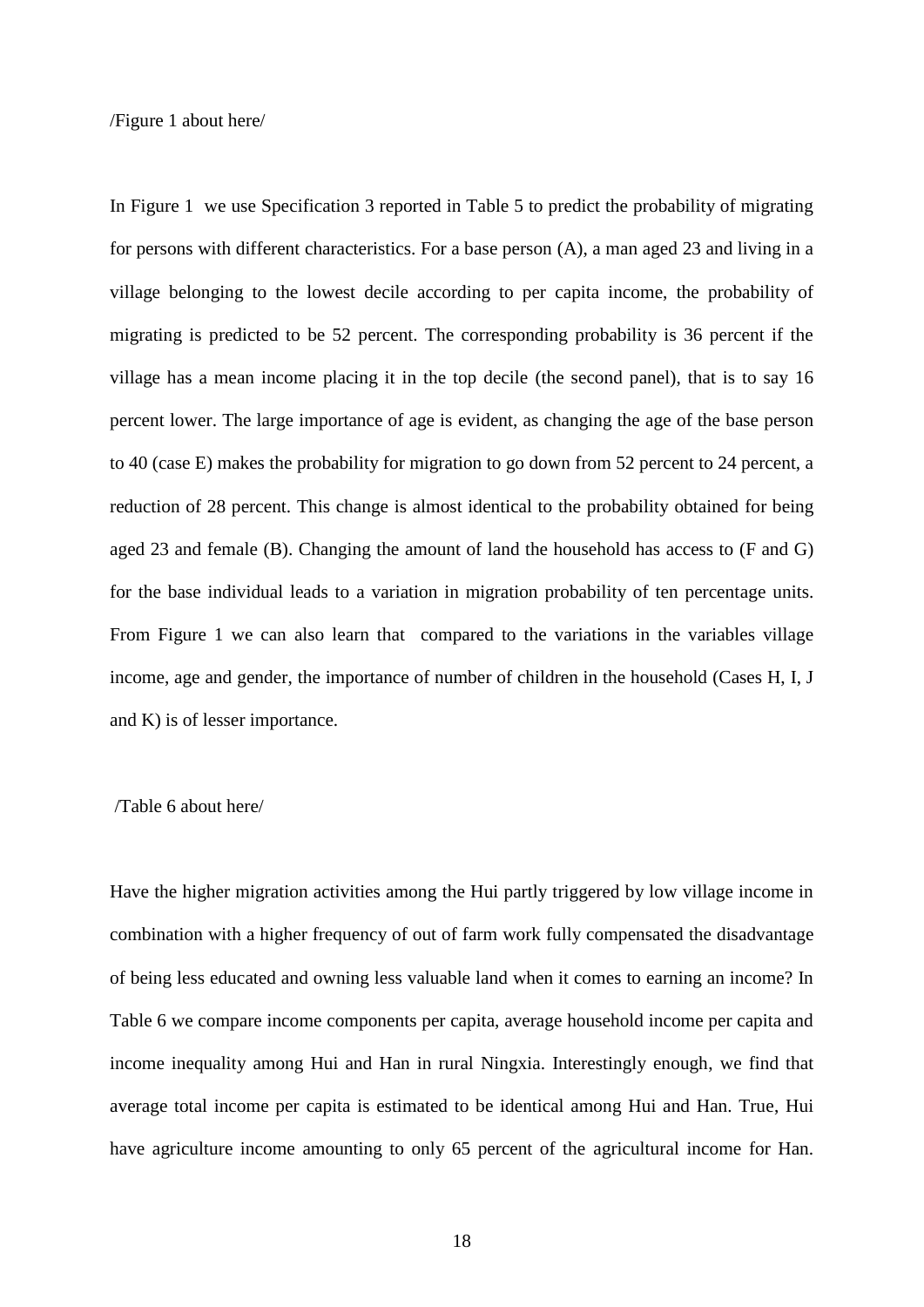However, this is fully compensated for by higher income from wages and business as well as non-agriculture income. Much of this is due to higher migration activities and other non-farm activities.<sup>16</sup>

#### /Table 7 about here/

1

Table 6 also shows that income inequality among Hui measured by the Gini coefficient is larger than among Han  $(0.45$  to be compared with 0.36).<sup>17</sup> As we will see in Table 7 this is consistent with non-agricultural income constituting a larger fraction of total income among Hui than among Han, and non-agriculture income being more concentrated to high total income. Furthermore, the concentration of non-agriculture income to those with a high income is particularly high among Hui. Table 7 shows results from decomposing the Gini coefficient by income sources for each of the two ethnicities. The Gini for total net income is a weighted sum of the concentration coefficients for each income component. The relative shares of each income component are the weights. The Concentration coefficient indicates the association between the income component and total net income and can take values from  $-1$  $to + 1$ . The higher the value of the concentration coefficient, the stronger the particular income component concentrated to high income units. Table 7 shows that 22 percent of total income among Hui came from non-agricultural income, having a concentration coefficient as high as 0.70. The last column shows that as much as 35 percent of the Gini value for Hui can be attributed to non-agricultural income. The corresponding number for the Han majority is not more than 14 percent (of a lower Gini).

<sup>&</sup>lt;sup>16</sup> Our data does not allow us to isolate the importance of remittances from migrants as a separate income component.

 $17$  The Gini for Hui in rural Ningxia appears as high also when compared to what has previously been reported for rural China as a whole. Based on the China Household Income Project (CHIP) Gustafsson et al (2008) report the following Ginis: 0.325 in 1988, 0.364 for 1995 and 0.365 for 2002.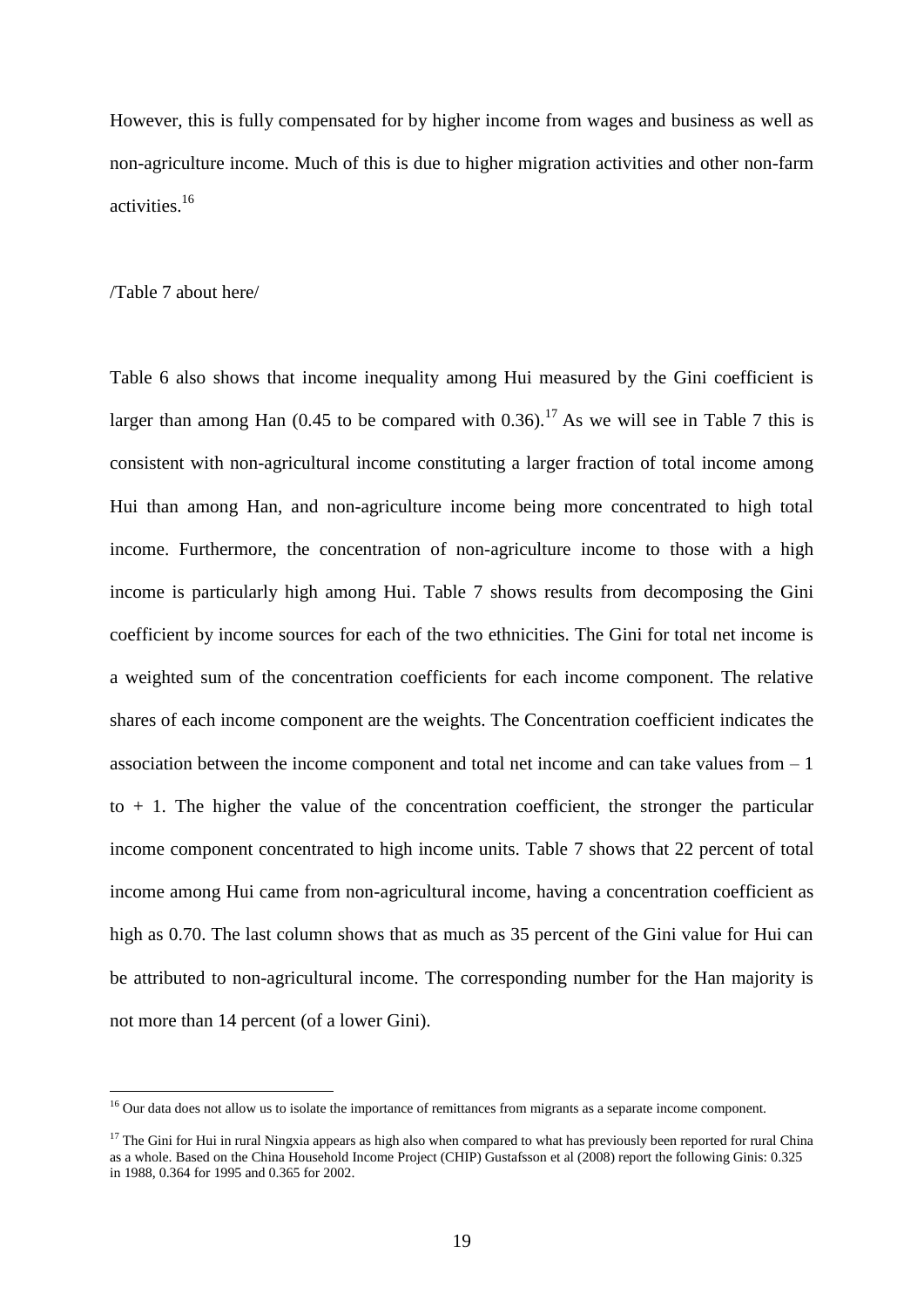/Figure 2 about here/

Does the higher income inequality among Hui, in combination with the identical mean incomes lead to Hui being more likely than Han to be poor? The answer to this question is "no" as long as we apply poverty lines in use by the National Bureau of Statistics for the year under investigation. In Figure 2 we show Cumulative Density Functions for household per capita income of Hui and Han individuals for the lower range of the distributions. That is, the horizontal axis shows household per capita income and the vertical axis cumulative proportion of individuals. In the figure we have also drawn the poverty line at 693 Yuan per person and year (which was the poverty line NBS applied for rural China in 2006), as well as the low income line of 958 Yuan per year also applied by NBS the same year. The estimated proportion of individuals falling under the poverty line set to 693 Yuan per year is 4.9 percent for Hui and 4.5 percent for Han. The proportion of Hui falling under the low income line is estimated to 12.1 percent and 10.3 percent among Han. However, note that at higher income levels, the graph for Hui is higher than the graph for Han. This means that for higher poverty lines, Hui would be deemed to be more poverty prone than Han.<sup>18</sup>

#### **8. Conclusions**

1

In this study we have investigated income and poverty of Hui and Han persons living in rural Ningxia Hui autonomous region in the People's Republic of China. The Hui ethnic group is the most numerous Muslim minority in China and makes up roughly one-third of the population of Ningxia. We have used a household survey collected for 2006. The data shows that intermarriage is rather uncommon between people belonging to the two ethnicities. Rural

<sup>&</sup>lt;sup>18</sup> In 2008 the National Bureau of Statistics introduced a poverty line for rural China set to RMB 1 196 per person and year and in 2011 a poverty line set to 2 300 Yuan per person and year was introduced.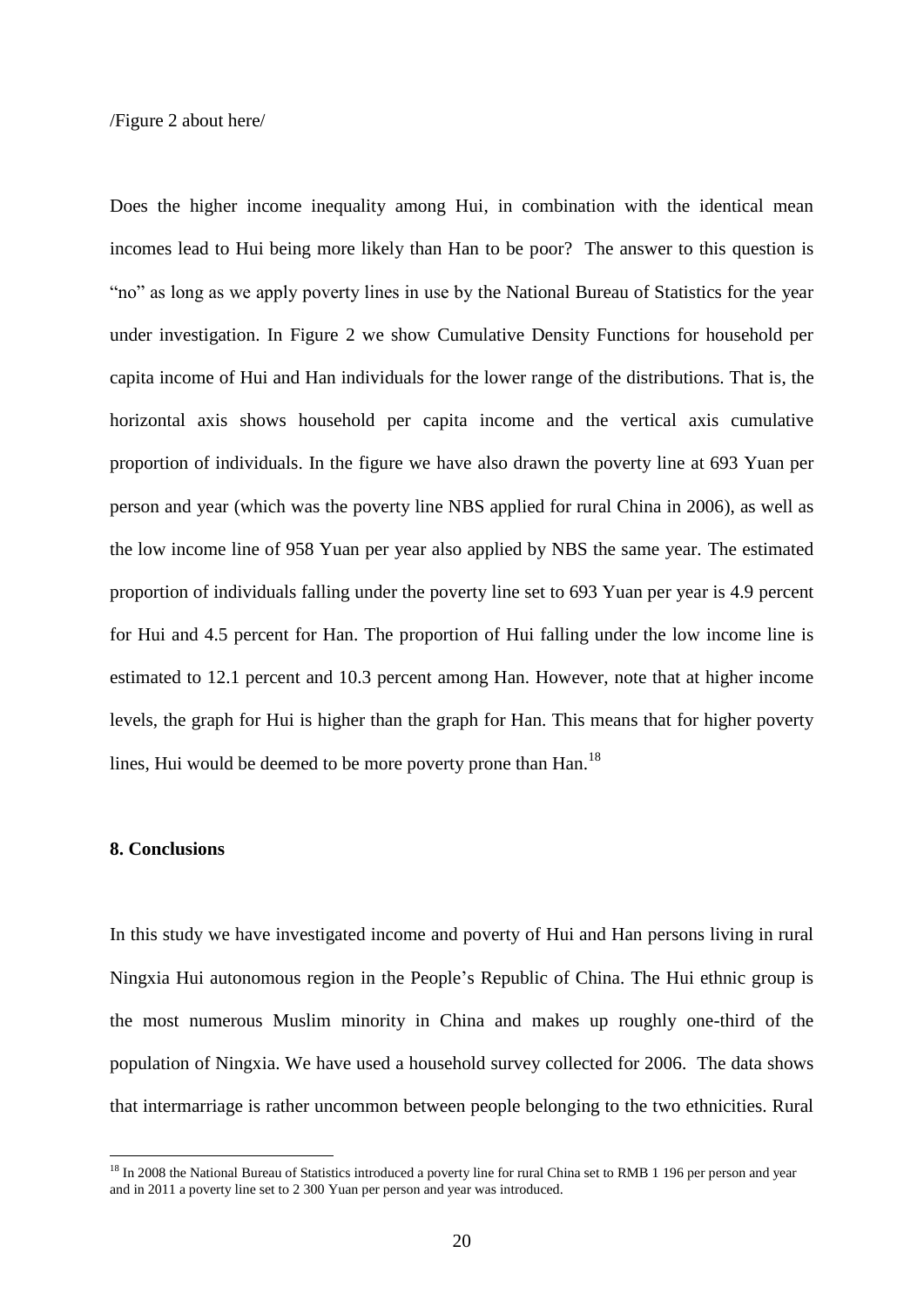Hui persons live to a large extent in other (poorer) villages than Han persons and both ethnicities socialise mainly with persons of the same ethnicity. In this sense we are talking about two different populations among which Hui live in households that on average have a larger number of members than Han households.

We have reported that in rural Ningxia adult Hui persons on average have shorter educations than Han of the same gender and that women have shorter educations than men. We have also reported an ethnic gap in average per capita household wealth amounting to 29 percent disfavouring the Hui. The gap is even larger regarding user rights to land and productive assets. Based on the lower educational attainment and ownership of lesser-valued assets, one would expect that Hui in rural Ningxia would be disadvantaged compared to Han in terms of mean disposable per capita income and in rates of poverty. However, this is not what we have reported. Average household per capita income is the same and one cannot talk about an ethnic gap in poverty as long as assessment is made according to the poverty line the National Bureau of Statistics applied for rural China in 2006.

The explanation for this paradox is that the rural Hui to a larger extent than the rural Han are involved in non-farm work that includes migration. According to our data, as many as almost one in two male Hui in Ningxia migrated in 2006 and they brought home substantial amounts of income. Results from estimated models indicate that a low village income is one but not the only factor behind the higher probability of Hui to migrate. This analysis has also illustrated that the probability of migrating is particularly high for young Hui males living in a lowincome village in households with little land and no dependent children. We have shown that Hui households earn more in non-agricultural income than Han and such incomes are disproportionately concentrated to those better off. The latter is an important reason why the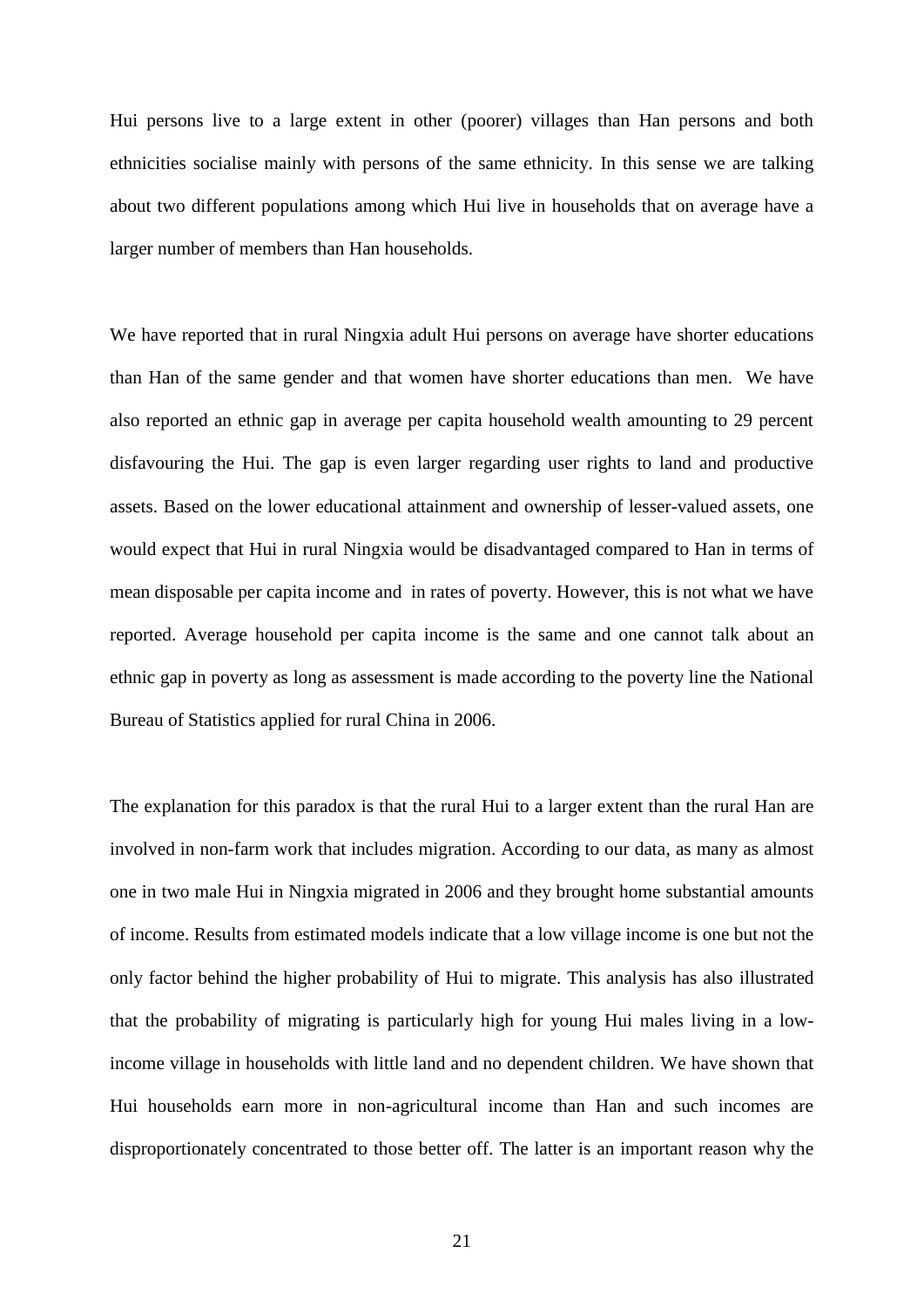distribution of income among Hui is found to be rather unequal, more unequal than among Han.

To round off, the main result of this paper has been to find a non-existent ethnic income gap and poverty gap in rural areas of Ningxia. It will be an important task for future research to investigate whether different or similar results can be found for urban Ningxia as well as for Tibet, Xinjiang, Guangxi, and Inner Mongolia - the four other autonomous regions of China with large minority groups. One final comment: for readers familiar with the present situation in northern Europe with Muslim populations tending to have considerably lower incomes than the majority and to be more poverty prone, our results can provoke further thought. We have namely found that in a rural region where a Muslim minority has lived for generations, there is no sign of an income or poverty gap despite the minority having shorter educations and owning fewer assets.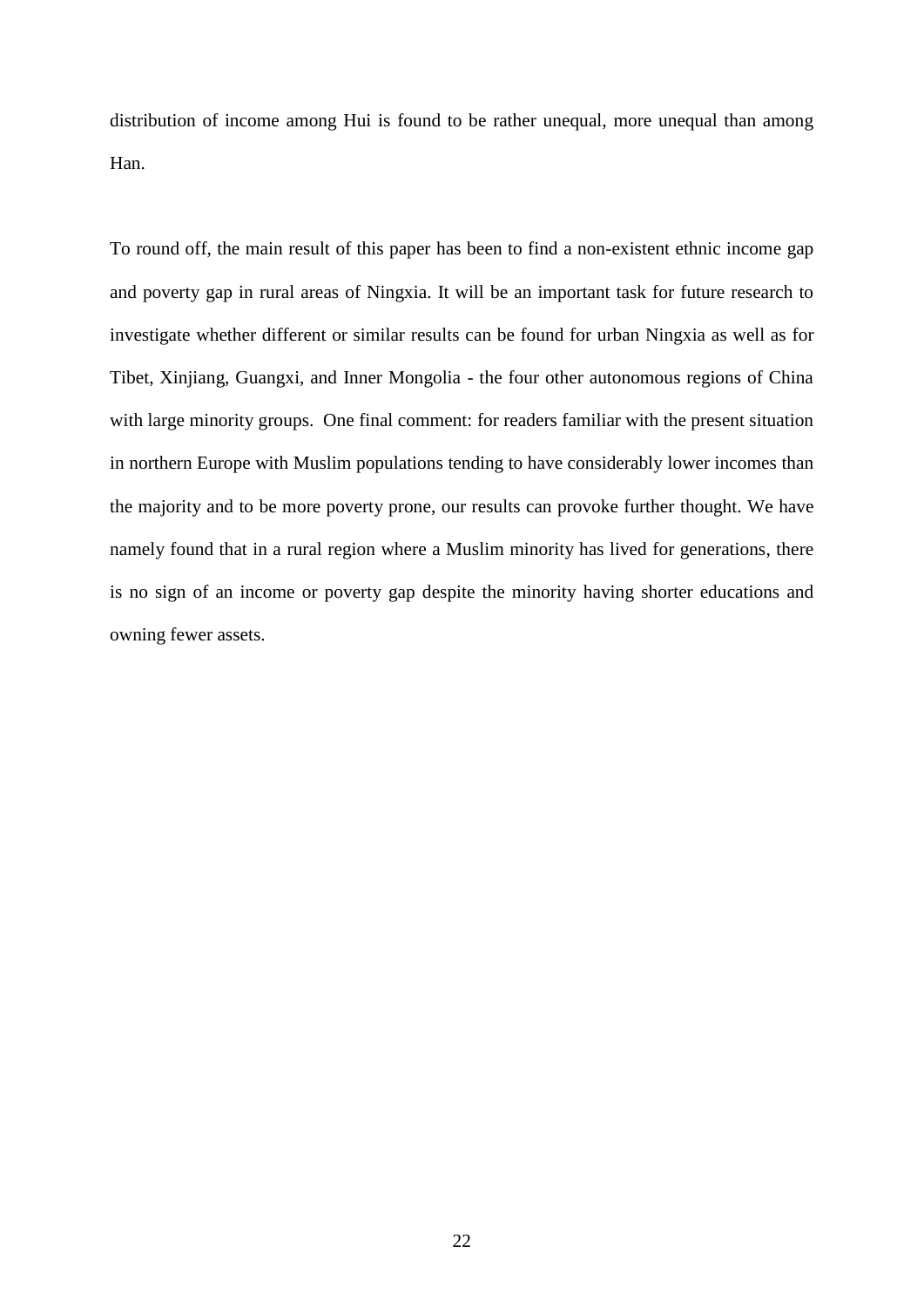#### **References**

Basant, R. and Shariff, A. (eds) (2010) Oxford Handbook of Muslims in India. Empirical and Policy Perspectives, New Delhi: Oxford University Press.

Bhalla, A.S. and Luo, D. (2013) Poverty and Exclusion of Minorities in China and India, Basingstoke, Palgrave Macmillan.

Bhalla, A.S. and Qiu, S. (2006) Poverty and Inequality among Chinese Minorities, London and New York: Routledge.

Brenner, M. (2001) "Reexamining the Distribution of Wealth in Rural China", in Riskin, C., Zhao, R. and Li, S. (1995) China's Retreat from Equality. Income Distribution and Economic Transition, Armonk, N. Y. M.E. Sharpe.

Buechel, F. and Frick, J. (2004) "Immigrants in UK and West Germany – Relative income position, income portfolio and redistributive effects", Journal of Population Economics, 17, 553-581.

Chan, K. W. (2012) "Migration and Development in China: Trends, Geography and Current Issues", Migration and Development, 1, 187-205.

Chao, H. (2010) "Urban-Rural Income Disparity and Urbanization: What is the Role of Spatial Distribution of Ethnic Groups? A Case Study of Xinjiang Uygur Autonomous Region in Western China", Regional Studies, 44, 965-982.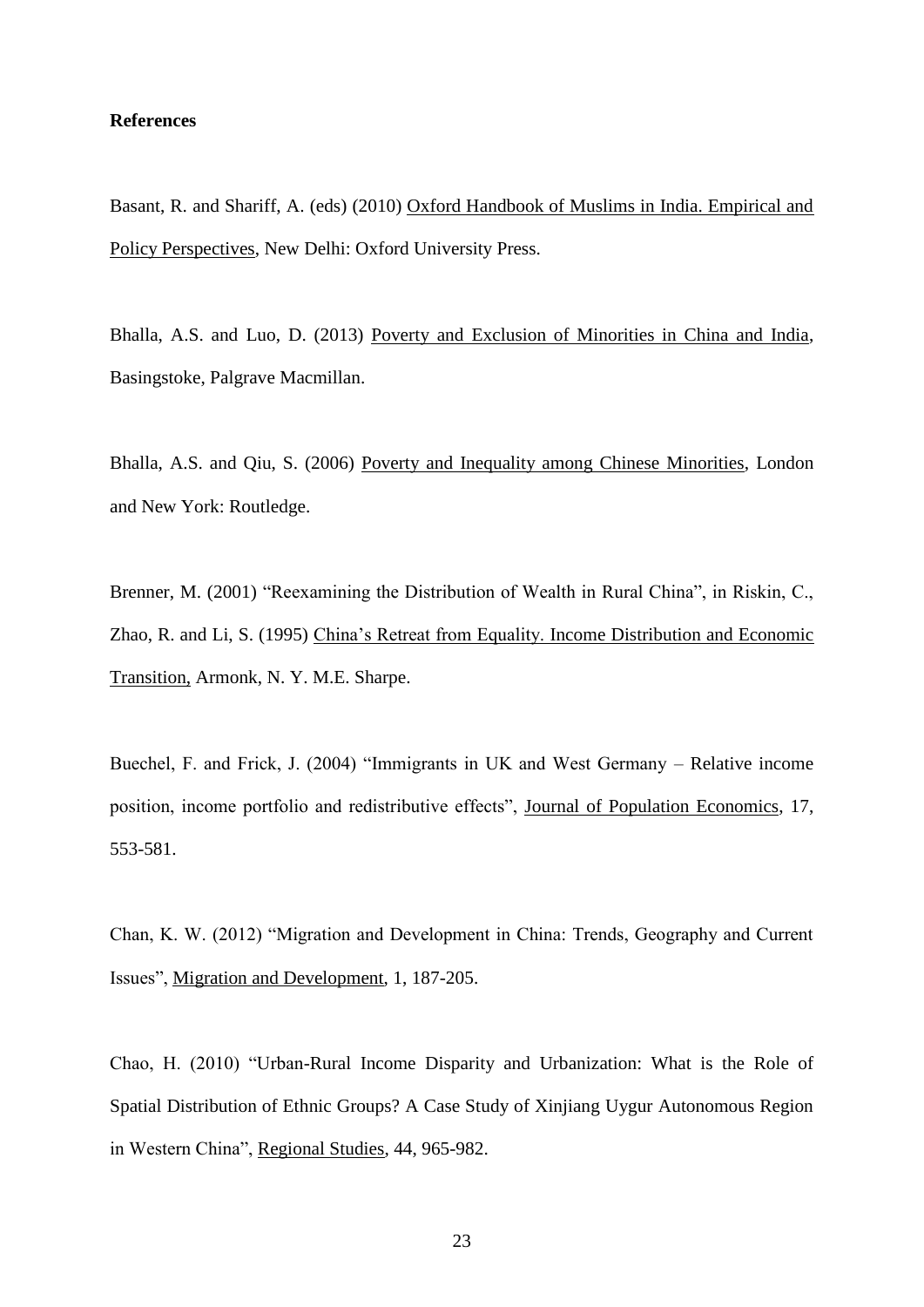Demurger, S. and Wan, H. (2012) "Payments for Ecological Restoration and Internal Migration in China: The Sloping Land Conversion Program in Ningxia", IZA Journal of Migration, 1:10.

Georgladis, A. and Manning, A. (2011) "Change and Continuity among Minority Communities in Britain", Journal of Population Economics, 24, 541-568.

Gustafsson, B. and Li, S. (2003) "The Ethnic Minority – Majority Income Gap during Transition", Economic Development and Cultural Change, 51, 805-822.

Gustafsson, B., Li, S. and Wei, Z. (2006), "The Distribution of Wealth in Urban China and in China as a whole in 1995", Review of Income and Wealth, 52, 173-188.

Gustafsson, B., Li, S., Sicular, T. and Yue, X. (2008) "Income Inequality and Spatial Differences in China, 1988, 1995 and 2002" in Gustafsson, B., Li, S. and Sicular, T. (Eds) Inequality and Public Policy in China, Cambridge:, Cambridge University Press.

Gustafsson, B. and Ding S. (2009A) "Villages where China's Ethnic Minorities Live", China Economic Review, 20, 193-207.

Gustafsson, B. and Ding, S. (2009B) "Temporary and Persistent Poverty among Ethnic Minorities and the Majority in Rural China", Review of Income and Wealth, 55, Special issue, 588-606.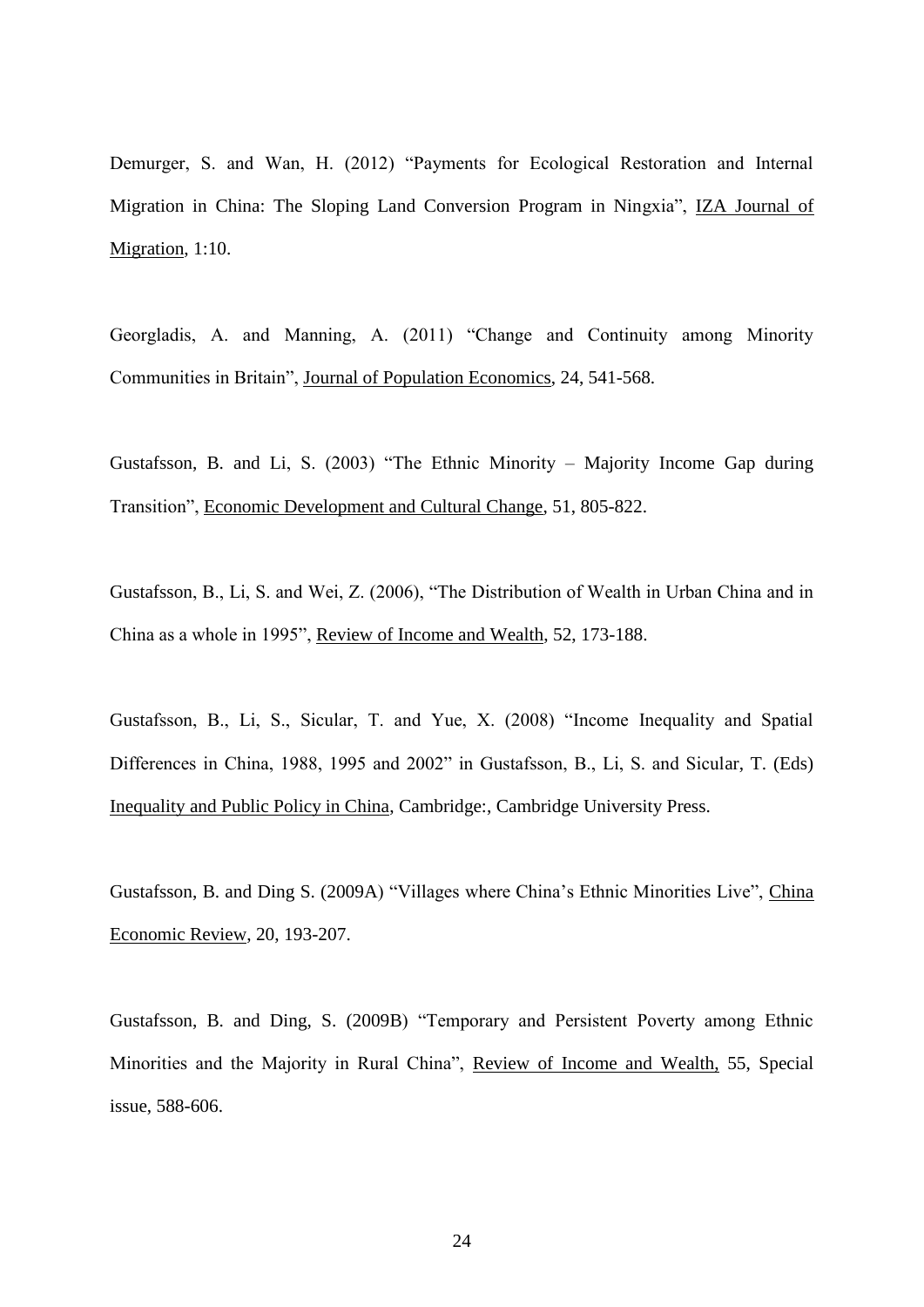Hannum, E., Behrman, J. Wang, M and Liu, J. (2008) "Education in the Reform Era" in Brandt, L. and Rawski, T. (Eds) China's Great Economic Transformation, Cambridge: Cambridge University Press.

Hannum, E. and Wang, M. (2012) "China. A Case Study in Rapid Poverty Reduction" in Hall, G. and Patrinos, H. (Eds) Indigenous Peoples, Poverty and Development. Cambridge: Cambridge University Press.

Hasmath, R., Ho, B. and Liu, E. (2012) "Ethnic Minority Disadvantage in China´s Labor Market?", China Growth Centre at St Edmund Hall, University of Oxford, Discussion Papers Series No 16.

Iredale, R. Bilik, N., Su, W. (Eds) (2001) Contemporary Minority Migration, Education and Ethnicity in China, Cheltenham UK and Northampton MA, USA: Edward Elgar.

Li, S. and Zhao, R. (2008) Changes in the Distribution of Wealth in China, 1995-2002" in Davies, J. Editor (2008) Personal Wealth from a Global Perspective, Oxford: Oxford University Press.

Lipman, J. (1997) Familiar Strangers. A History of Muslims in Northwest China, Seattle and London: University of Washington Press.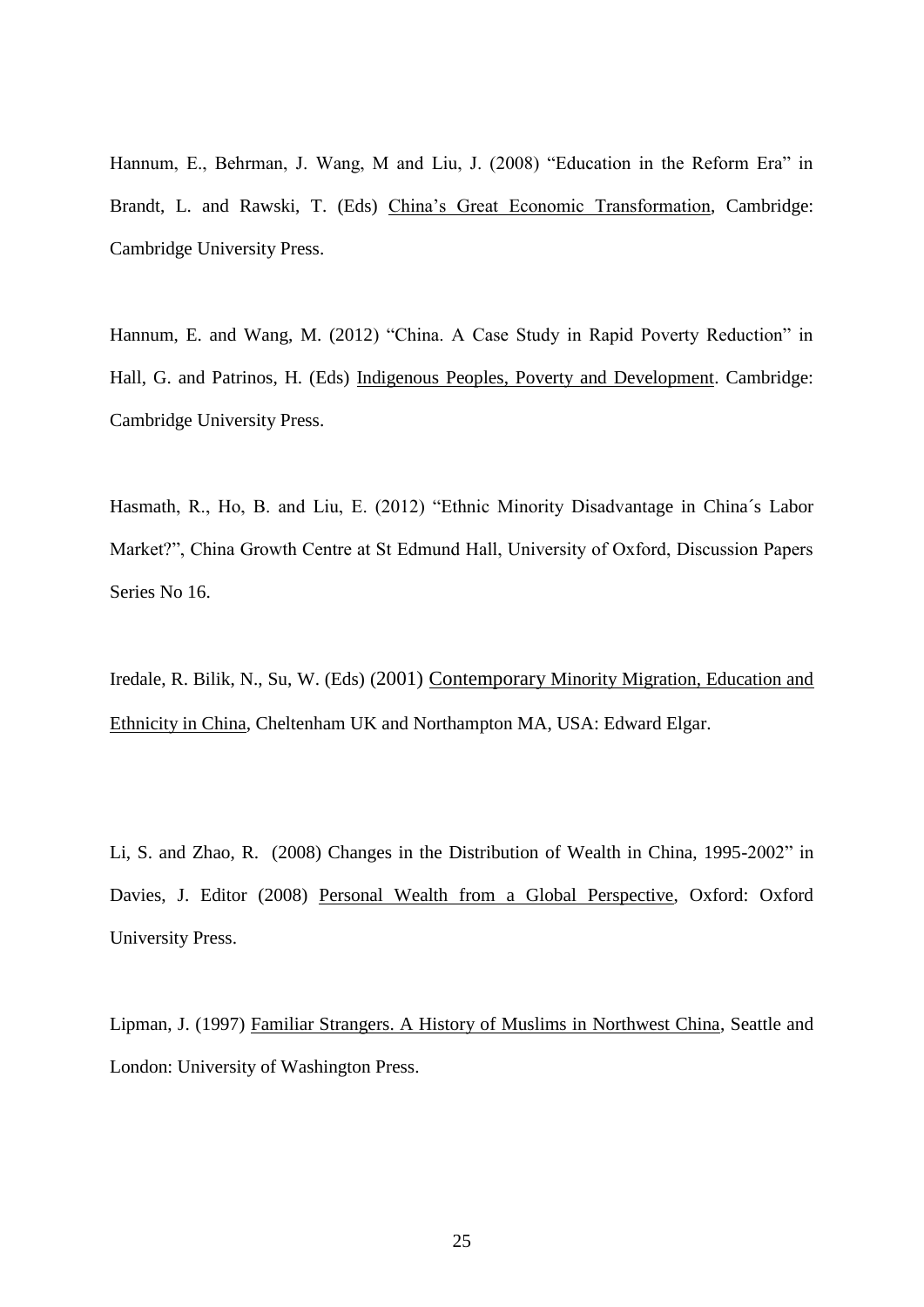Liu C. and Li Y. (2011) "Investigation Report of Rural Labor Employment Status in Ningxia Hui Autonomous Region" Journal of Southwest University for Nationalities (Humanities and Social Sciences), No.9, pp128-132, (In Chinese).

Maurer-Fazio, M., Hughes, J. and Zhang, D. (2010) "A Comparison and Decomposition of Reform-era Labor Force Participation Rates of China's Ethnic Minorities and Han Majority", International Journal of Manpower, 31, 138-162.

Maurer-Fazio, M (2012) "Ethnic Discrimination in China's Internet Job Board Labor Market", IZA Journal of Migration, 1, 12.

McKinley. T. (1996) The Distribution of Wealth in Rural China, Armonk, N.Y., M.E. Sharpe.

Merkle, R. (2003) "Ningxia's Third Road to Rural Development: Resettlement Schemes as a Last Means to Poverty Reduction?", Journal of Peasant Studies, 30, 160-191.

Sautman, B. (2010) "Scaling Back Minority Rights? The debate about China's Ethnic Policies", Stanford Journal of International Law, 46, 51 – 120.

Teng, W. and Ma, X. (2009) "Preferential Policies for Ethnic Minorities and Educational Equality in Higher Education in China", in Zhou, M. and Maxwell Hill, A. (Eds) Affirmative Action in China and the U.S.: A Dialogue on Inequality and Minority Education, New York: Pelgrave Macmillan.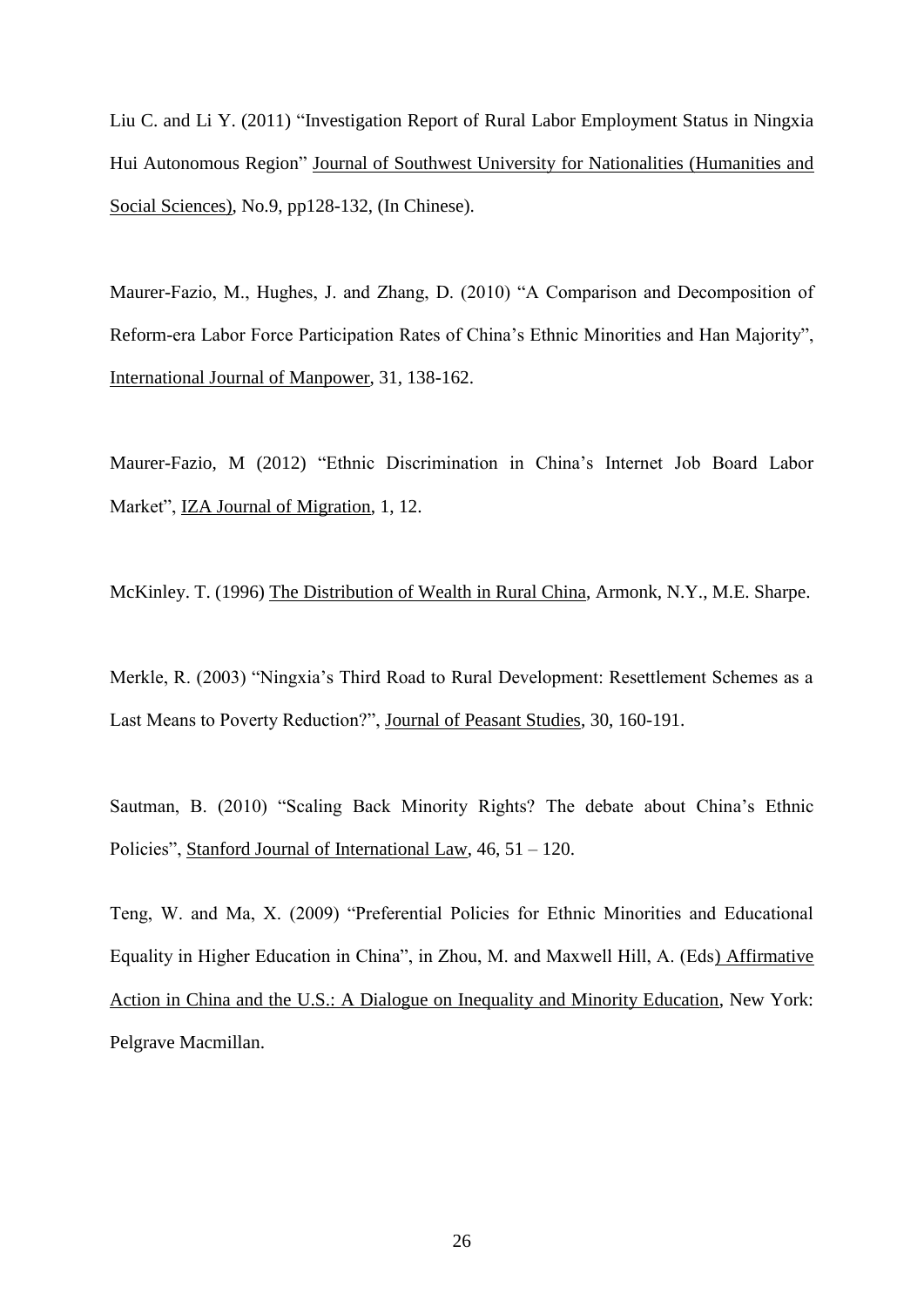Yang H., (2012), "The Changes of Hui's Society Under the Urbanization Background", Social Sciences in Ningxia, No.1, 63-68 (In Chinese).

Yang S and Ding H. (2003) Ethnography of China", Beijing: Minzu University of China Press ( in Chinese).

Zang, X. (2007) Ethnicity and Urban Life in China. A comparative study of Hui Muslims and Han Chinese, London and New York: Routledge.

Zang, X. (2008) "Market Reform and Han-Muslim Variation in Employment in the Chinese State Sector in a Chinese City", World Development, 36, 2341-2352.

Zang, X. (2012) "Age and the Cost of Being Uyghurs in Urumchi", China Quarterly, vol 210, 419- 434.

Zhang J ( 2003) "Ethnic Minority Labour Out-migration from Guizhou Province and their Impacts on Sending Areas" in Iredale, R., Bilik, N. and Guo, F. (Eds) China's Minorities on the Move, Armonk, New York: M.E. Sharpe.

Zhang, L., Tu, Q., Mol, P.J. (2008) "Paying for Environmental Services: The Sloping Land Conversion Program in Ningxia Autonomous Region of China", China & World Economy, 16, 66-82.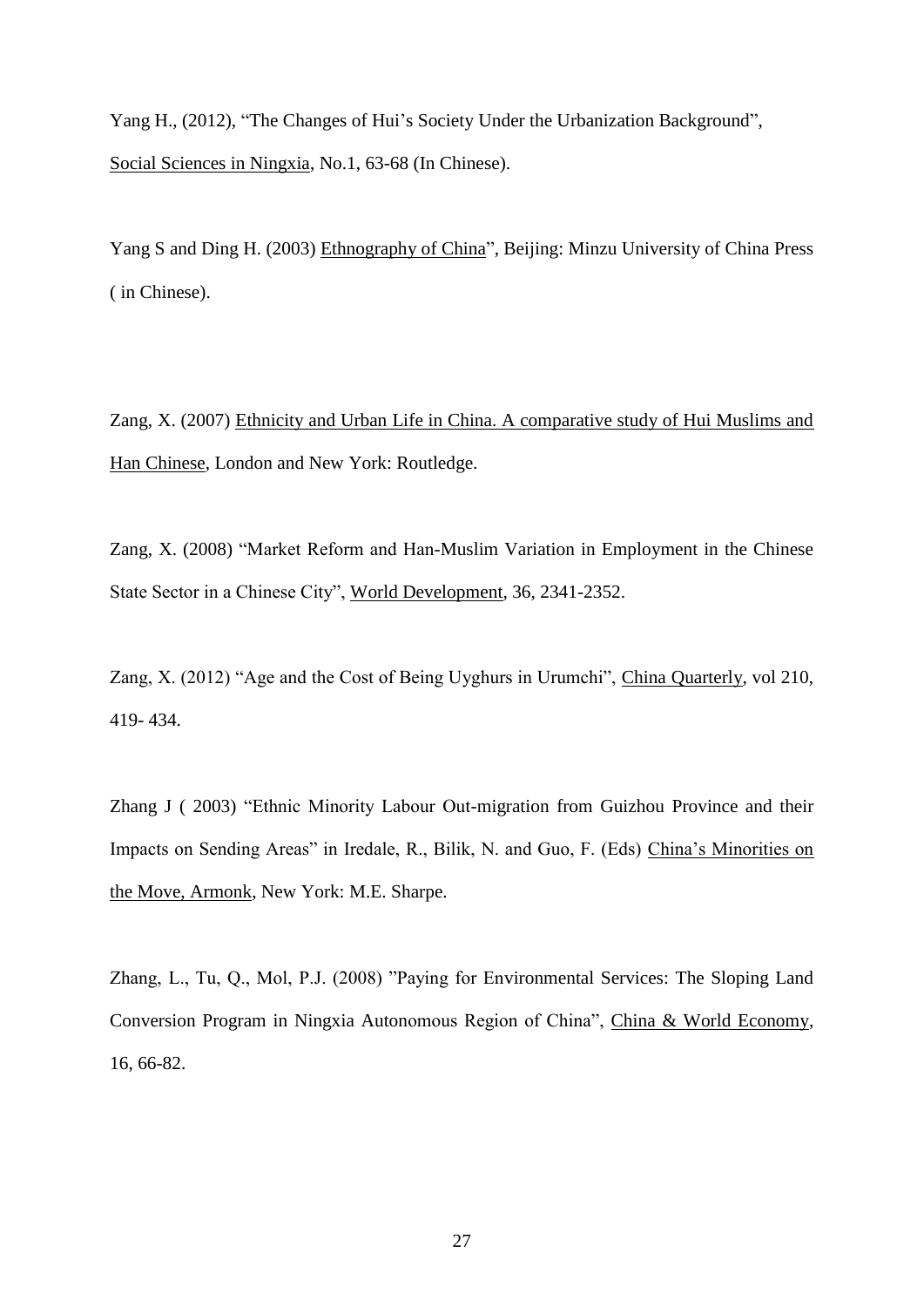Zhao, R. and Ding, S. (2008) "The Distribution of Wealth in China" in Gustafsson, B., Li, S. and Sicular, T. (Eds) Inequality and Public Policy in China, Cambridge:, Cambridge University Press.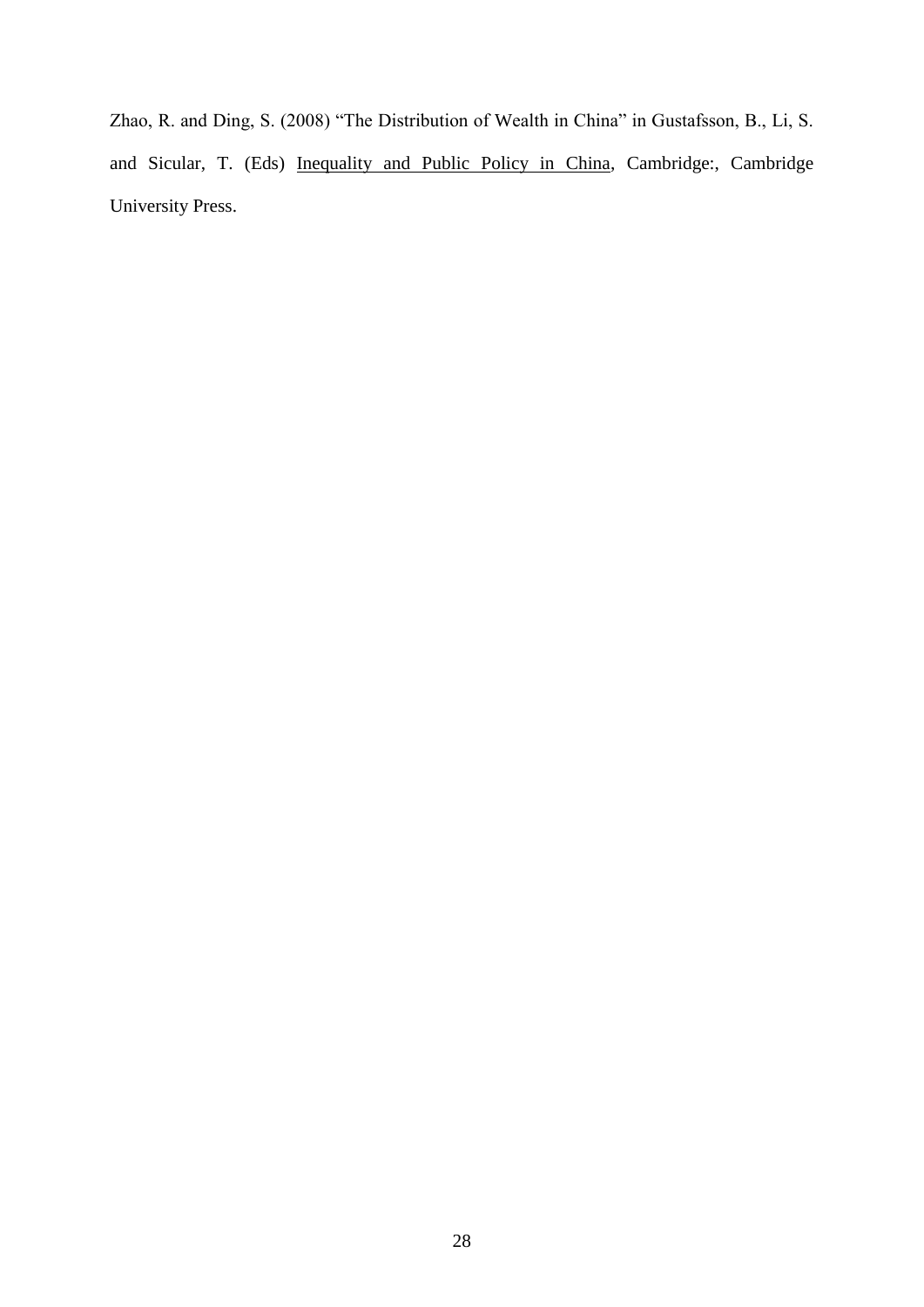# **Table1 Descriptive statistics on Han and Hui persons in urban and rural Ningxia 2006**

|                                                                                   | <b>HAN</b> | HUI   |
|-----------------------------------------------------------------------------------|------------|-------|
| Proportion under age 18. Percent                                                  | 26.8       | 34.2  |
| Average age of individual (years)                                                 | 32.3       | 28.5  |
| Average household size                                                            | 4.35       | 4.90  |
| (persons)                                                                         |            |       |
| Adult males average years of schooling                                            | 6.99       | 5.58  |
| Adult females average years of schooling                                          | 5.28       | 3.51  |
| Adult males illiterate, percent                                                   | 11         | 18    |
| Adult females illiterate, percent                                                 | 39         | 45    |
| Percentage adults that are married                                                | 75.9       | 80.2  |
| Percentage endogamy among couples                                                 | 99.7       | 99.8  |
| Percentage of adults indicating that at least one of three best friends belong to | 12.4       | 28.1  |
| another ethnic group                                                              |            |       |
| Percentage of adult respondents that indicate they are religious (Buddhism,       | 22.6       | 100.0 |
| Islam)                                                                            |            |       |
| Percent of adults that are CPC members                                            | 5.9        | 5.5   |
| Number of observations                                                            | 2268       | 1486  |
| Mean administration village household income RMB                                  | 3049       | 2601  |
|                                                                                   |            |       |

Note: There is a large non-response in the question on ethnicity among three best friends as answers were obtained by 555 / 556 Han / Hui respondents. The question of endogamy was answered by 1715 / 1176 Han/Hui. The question on religion was answered by 2721 /2050 Han/Hui.

A person is considered to be an adult at age 18.Source: Authors' calculation from Socioeconomic Survey of Ningxia 2006.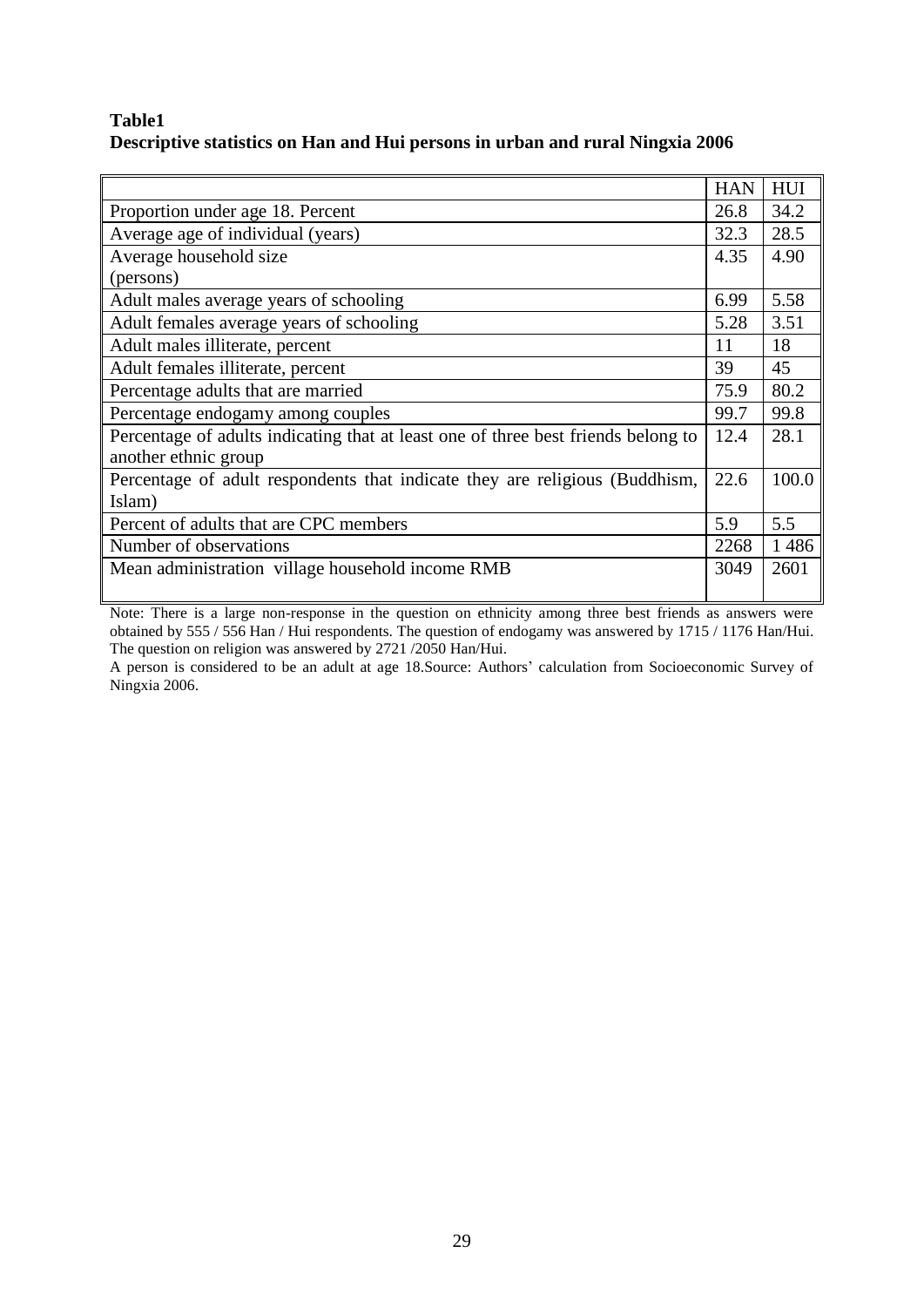### **Table 2**

## **Household Per capita Wealth among Han and Hui households in rural and urban Ningxia: Components, mean value and Gini coefficients 2006.**

Household is unit of analysis

| WEALTH COMPONENT, ETC                       | <b>HAN</b>  | <b>HUI</b>  | HUI AS PERCENT OF HAN |
|---------------------------------------------|-------------|-------------|-----------------------|
|                                             | <b>YUAN</b> | <b>YUAN</b> |                       |
| User rights to land                         | 11 374      | 7 3 3 0     | $64***$               |
| Housing net of housing debts                | 5 3 3 8     | 4 2 6 0     | $80***$               |
| Productive assets                           | 3746        | 2464        | $66***$               |
| Financial assets                            | 2 3 9 1     | 2029        | 85                    |
| Consumer goods                              | 1 5 2 2     | 1 3 0 5     | $86***$               |
| Debts                                       | 1518        | 1 2 5 6     | 83                    |
| Total average net wealth                    | 22 853      | 16 131      | $71***$               |
| Gini coefficient for total household wealth | 0.440       | 0.451       |                       |
| Average household size                      | 4.35        | 4.90        |                       |
| Number of observations                      | 716         | 467         |                       |

Note: There is no question "Other assets in household" in the rural questionnaire.

\* Indicates that the means for Han and Hui are statistically different at the 1 percent level.

\*\*Indicates that the means for Han and Hui are statistically different at the 5 percent level.

\* Indicates that the means for Han and Hui are statistically different at the 10 percent level

Source: Authors' estimates from Socioeconomic Survey of Ningxia 2006.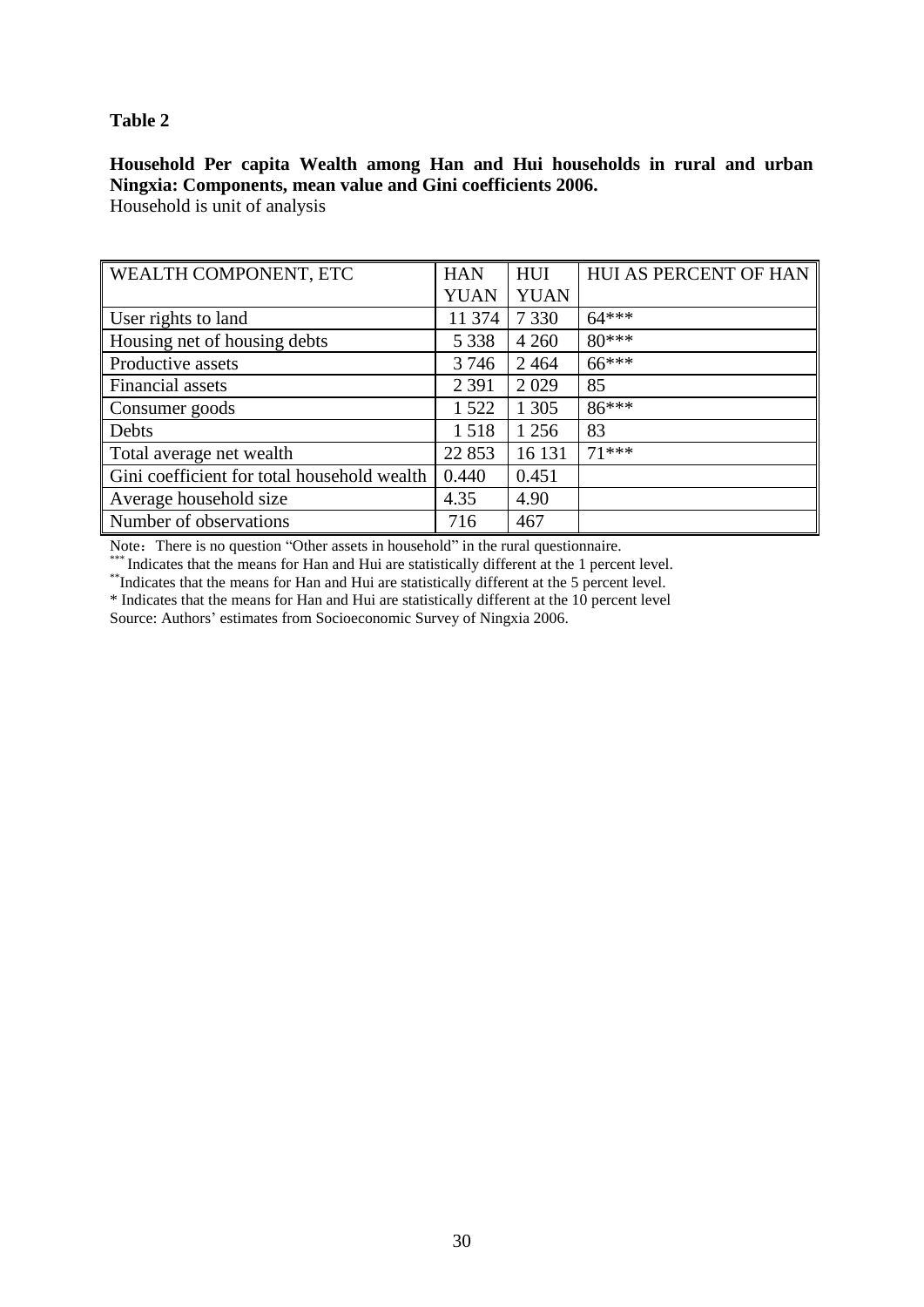## **Table 3 Income functions for rural Ningxia**

|                                                        | Household income per capita |          |
|--------------------------------------------------------|-----------------------------|----------|
|                                                        | Coefficient                 | T-value  |
|                                                        |                             |          |
| <b>Education</b> years                                 | 183.43***                   | 4.68     |
| Education years squared                                | $-9.556***$                 | $-3.0$   |
| Age                                                    | 21.305                      | 1.23     |
| Age squared                                            | $-0.203$                    | $-1.05$  |
| Household size                                         | $-2373.61***$               | $-17.41$ |
| Household size squared                                 | 214.055***                  | 18.76    |
| Percent of household members of working age            | $7.623***$                  | 2.58     |
| Percentage of working members that belong to the Party | 5.410                       | 1.37     |
| Percent of family members that are in poor health      | $-13.809***$                | $-4.76$  |
| Contracted farm land per capita (Mu)                   | $0.113***$                  | 21.62    |
| Hui dummy                                              | $622.0***$                  | 5.59     |
| Constant                                               | 6560.925***                 | 9.40     |
| Adj R-squared                                          | 0.2297                      |          |
| Observations                                           | 3766                        |          |

Note: The population studied is persons at least 18 years of age.

\*\*\* indicates statistical significance at least the 1 percent level.

\*\* indicate statistical significance at the 5 percent level.

\*indicates statistical significance at the 10 percent level.

Source: Authors' estimate from Socioeconomic Survey of Ningxia 2006.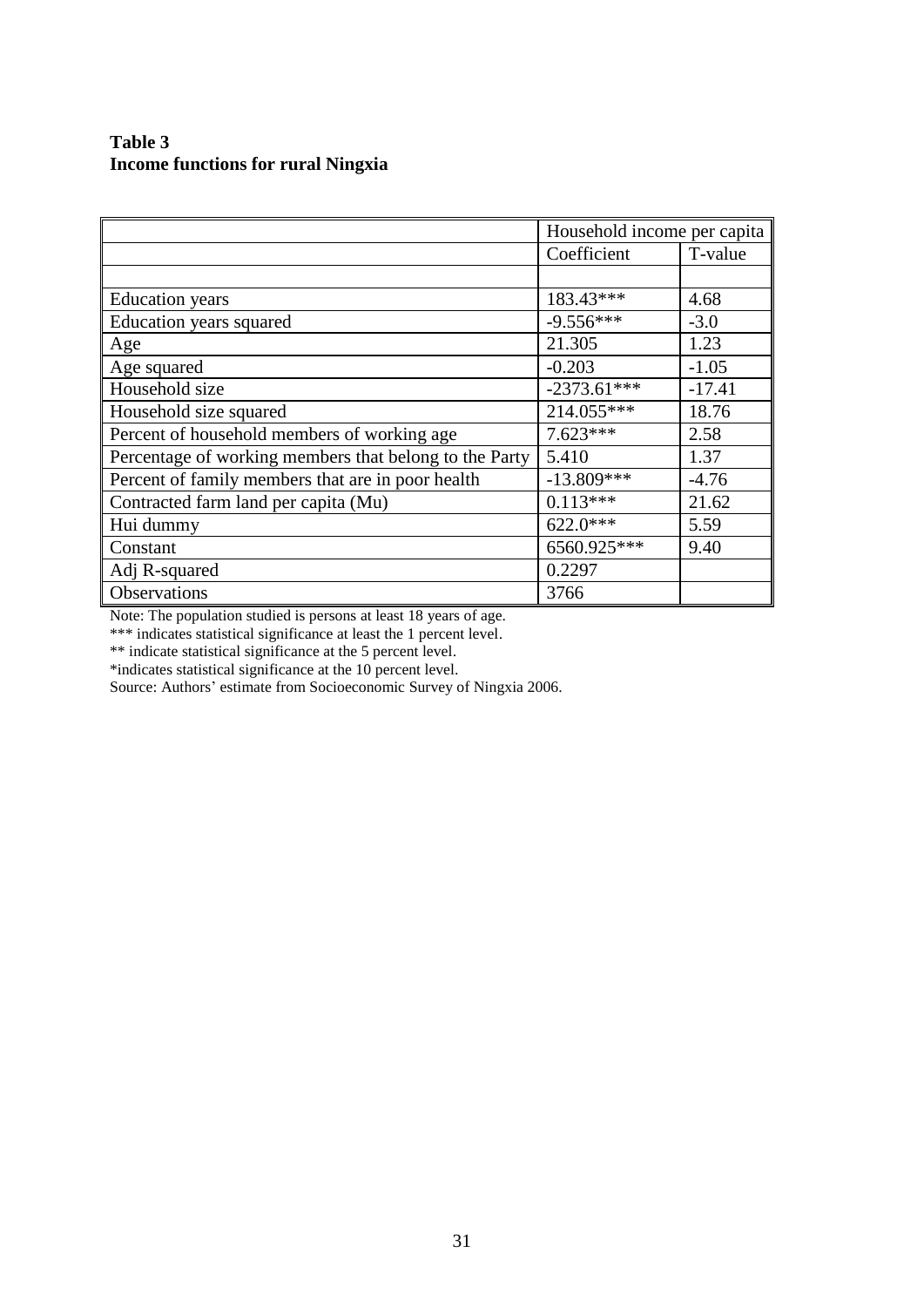| Table 4                                           |  |
|---------------------------------------------------|--|
| Migration among Hui and Han in rural Ningxia 2006 |  |

|                         | <b>HAN</b> |         | HUI     |         | <b>T-TEST OF EQUALITY</b><br><b>BETWEEN HAN AND HUI</b> |           |
|-------------------------|------------|---------|---------|---------|---------------------------------------------------------|-----------|
|                         |            |         |         |         |                                                         |           |
|                         | Males      | Females | Males   | Females | Males                                                   | Females   |
| Proportion with migrant | 34.7       | 11.1    | 46.2    | 14.2    | $5.00***$                                               | $1.72*$   |
| experience during 2006  |            |         |         |         |                                                         |           |
| Among people 16-55/60   |            |         |         |         |                                                         |           |
| Average duration of     | 7.0        | 7.5     | 6.2     | 5.9     | $3.12***$                                               | $31***$   |
| migration in 2006       |            |         |         |         |                                                         |           |
| (months)                |            |         |         |         |                                                         |           |
| Income of migration     | 6 7 7 4    | 5 5 8 1 | 5 7 7 9 | 3843    | $3.39***$                                               | $4.30***$ |
| work in 2006 (among     |            |         |         |         |                                                         |           |
| migrants) RMB           |            |         |         |         |                                                         |           |
| Percent of migrant      | 69.5       | 57.0    | 71.8    | 68.5    | 1.15                                                    | $2.60***$ |
| income remitted         |            |         |         |         |                                                         |           |

Source: Authors' calculation from Socioeconomic Survey of Ningxia 2006.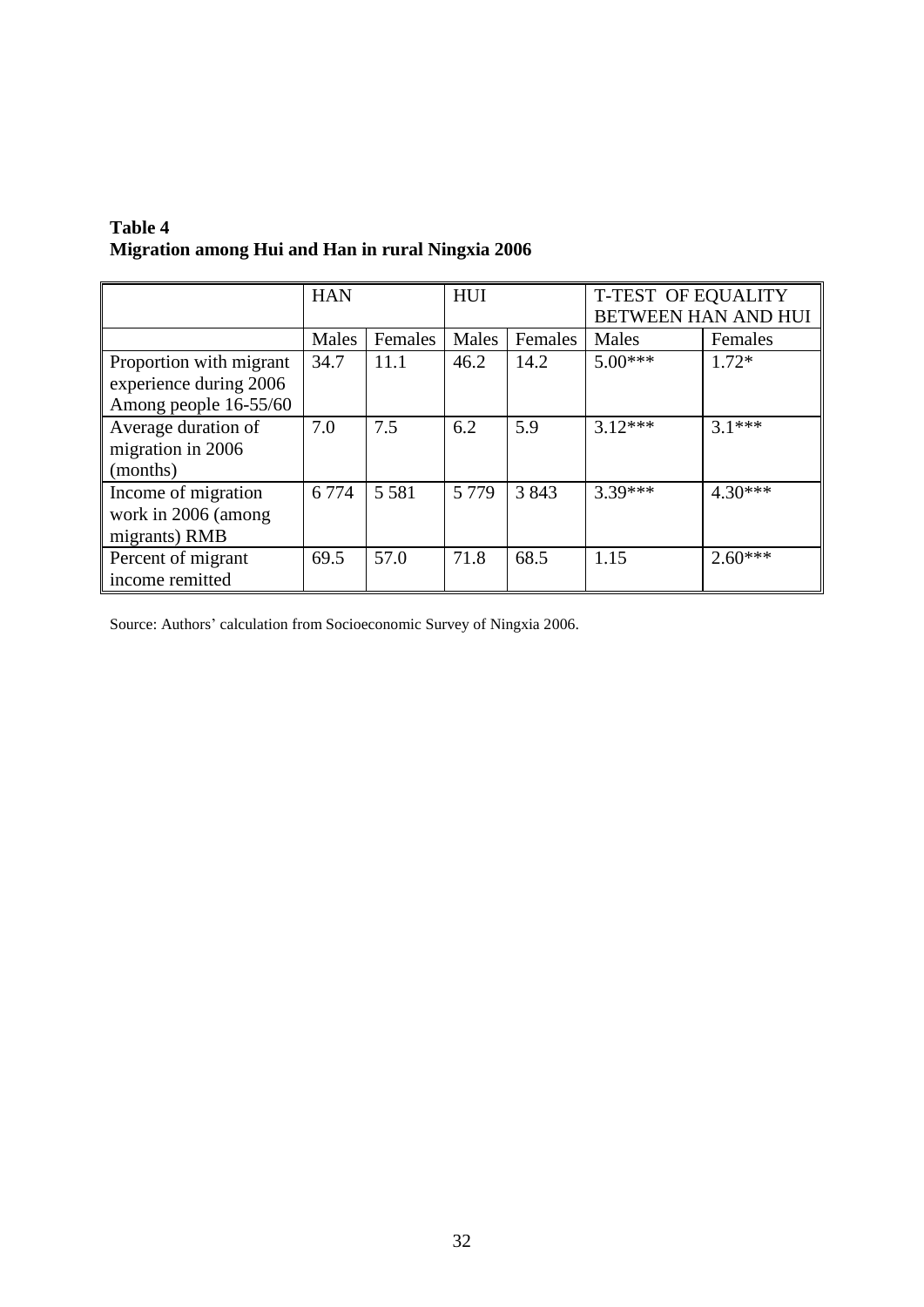| Table 5                                          |  |
|--------------------------------------------------|--|
| Determinants of migration in rural Ningxia 2006. |  |
| <b>Probit model</b>                              |  |

|                        | dy/dx         | Z value | dy/dx        | Z value  | dy/dx         | Z value  |
|------------------------|---------------|---------|--------------|----------|---------------|----------|
| Mean household         | $-0.00003***$ | $-4.58$ |              |          | $-0.00005***$ | $-5.73$  |
| income in a village    |               |         |              |          |               |          |
| Proportion migrants    | 0.0191        | 0.827   |              |          | 0.0234        | 0.29     |
| in a village           |               |         |              |          |               |          |
| Proportion Hui         | $0.0509***$   | 2.56    |              |          |               |          |
| in a village           |               |         |              |          |               |          |
| Age of person          |               |         | $-0.0073***$ | $-10.25$ | $-0.0068$ *** | $-9.39$  |
| <b>Education</b> years |               |         | $-0.0079***$ | 0.003    | 0.0040        | $-1.48$  |
| Female                 |               |         | $-0.2864***$ | $-18.87$ | $-0.2804***$  | $-18.41$ |
| Per capita land        |               |         | $-0.0024$    | $-1.28$  | $-0.0074***$  | $-3.53$  |
| Number of children     |               |         | $-0.0095*$   | $-1.82$  | $-0.0152***$  | $-2.85$  |
| Number of elderly      |               |         | $-0.0274$    | 1.47     | $-0.0243$     | $-1.30$  |
| Hui                    |               |         | $0.0609***$  | 3.56     | $0.0447***$   | 2.58     |
| Number of Obs.         | 2540          |         | 2540         |          | 2540          |          |

Note: The observations are individuals aged 16-55 for females and 16-60 for males. The dependent variable is: whether the household member in 2006 migrated (1) or not (0). Source: Authors' estimates from Socioeconomic Survey of Ningxia 2006.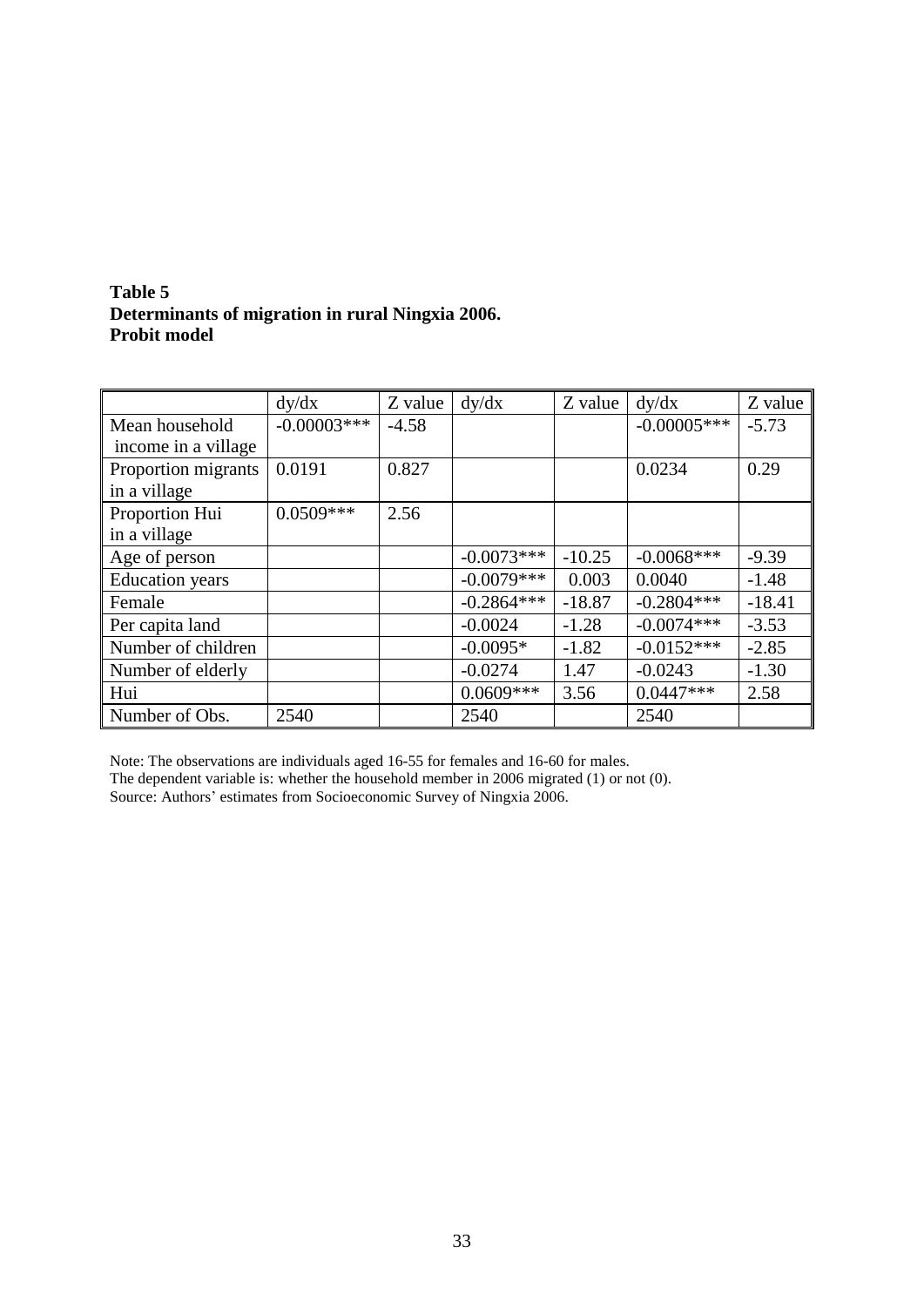### **Table 6**

**Income components and total per capita income among Han and Hui in rural Ningxia. Yuan 2006. Individuals are unit of analysis.** 

|                        | <b>HAN</b> | HUI      | HUI AS PERCENT<br>OF HAN |
|------------------------|------------|----------|--------------------------|
| Farm net income        | 1855.36    | 1 207.96 | $65$ <sup>***</sup>      |
| Wages and business     | 697.40     | 985.26   | ***<br>141               |
| income                 |            |          |                          |
| Non-agricultural       | 314.78     | 766.83   | 244                      |
| activity income        |            |          |                          |
| Benefits of renting    | 28.40      | 11.43    | 40                       |
| out land, etc          |            |          |                          |
| of<br>Imputed<br>rents | 105.22     | 93.61    | 89                       |
| owner-occupied         |            |          |                          |
| housing                |            |          |                          |
| Transfer income        | 200.22     | 101.48   | ***<br>51                |
| Other income           | 281.37     | 259.65   | 92                       |
| Total net income       | 3482.76    | 3434.96  | 99                       |
| Gini coefficient       | 0.3616     | 0.4490   |                          |
| of<br>Number           | 716        | 467      |                          |
| households             |            |          |                          |
| of<br>Number           | 3080       | 2297     |                          |
| individuals            |            |          |                          |

\*\*\* Indicates that the means for Han and Hui are statistically different at the 1 percent level.

\*\* Indicates that the means for Han and Hui are statistically different at the 5 percent level

\* Indicates that the means for Han and Hui are statistically different at the 10 percent level Source: Authors' estimates from Socioeconomic Survey of Ningxia 2006.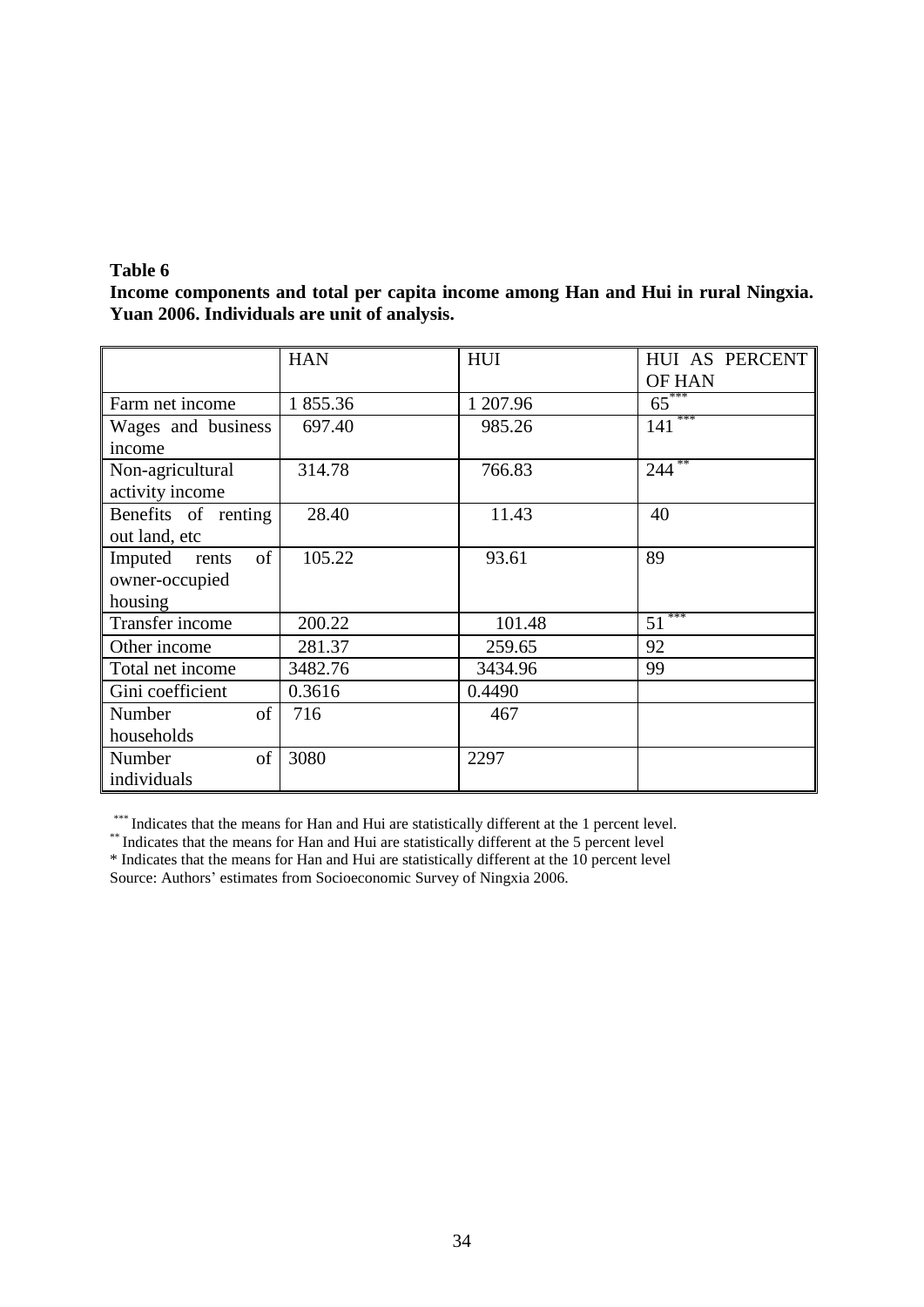# **Table 7**

**Decomposing the Gini coefficient for household per capita income by income components for Hui and Han in rural Ningxia** 

|                        | <b>GINI</b> | <b>PROPORTION</b> | <b>CONCENTRATION</b> | <b>CONTRIBUTION</b><br>TO                                    |
|------------------------|-------------|-------------------|----------------------|--------------------------------------------------------------|
|                        |             | (9/0)             | <b>RATIO</b>         | <b>NET</b><br><b>GINI IN TOTAL</b><br><b>INCOME. PERCENT</b> |
| Han                    |             |                   |                      |                                                              |
| Total<br>net           | 0.3616      | 100               | 0.3616               | 100                                                          |
| income                 |             |                   |                      |                                                              |
| Farm<br>net            |             | 53.27             | 0.3747               | 55.20                                                        |
| income                 |             |                   |                      |                                                              |
| Wages<br>and           |             | 20.02             | 0.2841               | 15.73                                                        |
| business income        |             |                   |                      |                                                              |
| Non-                   |             | 9.04              | 0.5698               | 14.24                                                        |
| agricultural           |             |                   |                      |                                                              |
| activity income        |             |                   |                      |                                                              |
| <b>Benefits</b><br>of  |             | 0.82              | 0.6632               | 1.50                                                         |
| renting out land,      |             |                   |                      |                                                              |
| etc                    |             |                   |                      |                                                              |
| Imputed rents of       |             | 3.02              | 0.4795               | 4.00                                                         |
| owner-occupied         |             |                   |                      |                                                              |
| housing                |             |                   |                      |                                                              |
| Transfer income        |             | 5.75              | 0.0055               | 0.09                                                         |
| Other income           |             | 8.08              | 0.4136               | 9.24                                                         |
| Hui                    |             |                   |                      |                                                              |
| Total<br>net           | 0.4490      | 100               | 0.4490               | 100                                                          |
| income                 |             |                   |                      |                                                              |
| Farm<br>net            |             | 35.16             | 0.3859               | 30.22                                                        |
| income                 |             |                   |                      |                                                              |
| Wages<br>and           |             | 28.68             | 0.3429               | 21.90                                                        |
| business income        |             |                   |                      |                                                              |
| Non-                   |             | 22.32             | 0.7038               | 34.99                                                        |
| agricultural           |             |                   |                      |                                                              |
| activity income        |             |                   |                      |                                                              |
| <b>Benefits</b><br>of  |             | 0.33              | 0.3719               | 0.27                                                         |
| renting out land,      |             |                   |                      |                                                              |
| etc                    |             |                   |                      |                                                              |
| Imputed rents of       |             | 3.22              | 0.5554               | 3.98                                                         |
| owner-occupied         |             |                   |                      |                                                              |
| housing                |             |                   |                      |                                                              |
| <b>Transfer income</b> |             | 2.73              | 0.0001               | 0.001                                                        |
| Other income           |             | 7.56              | 0.5192               | 8.73                                                         |

Source: Authors' estimates from Socioeconomic Survey of Ningxia 2006.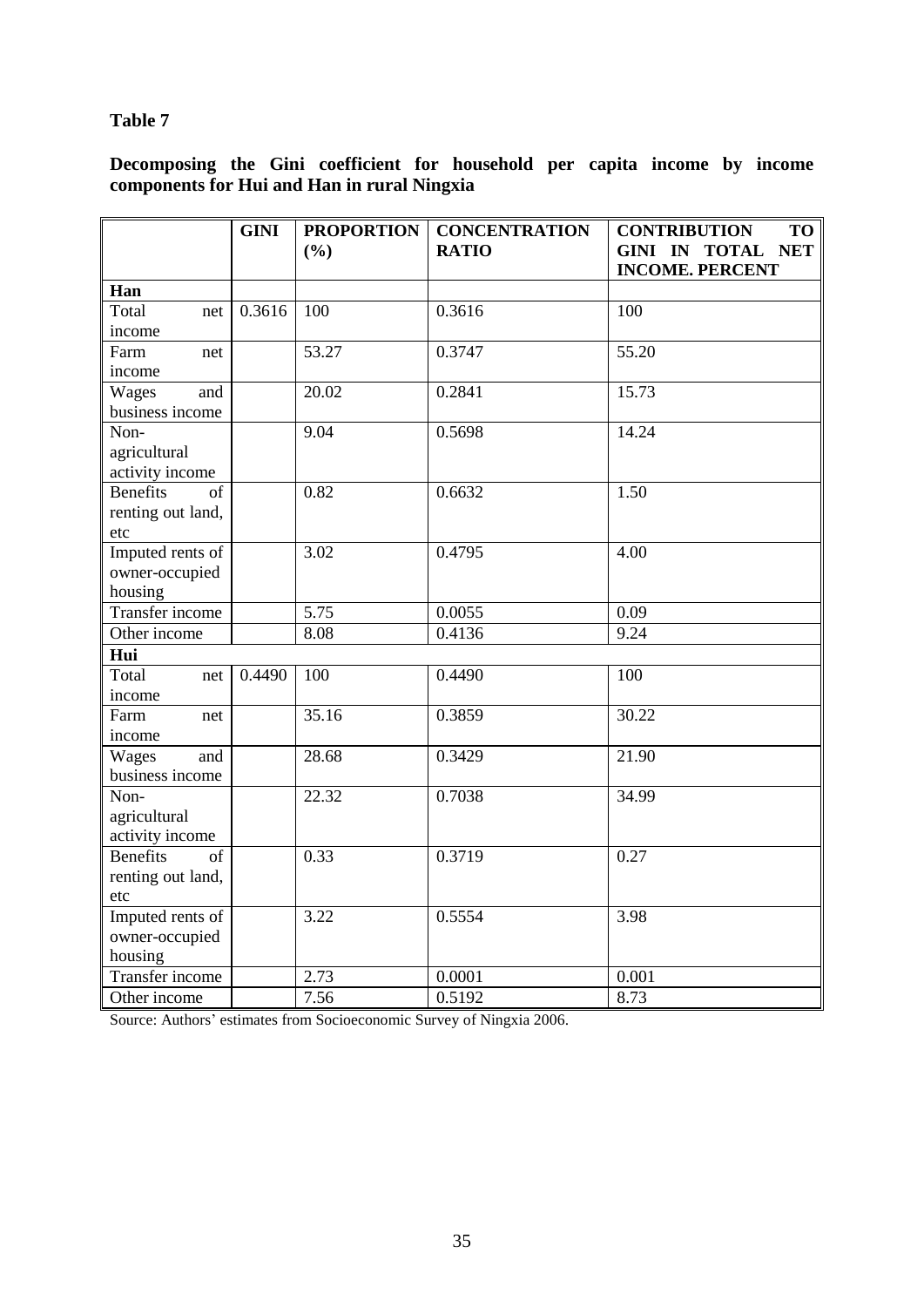# **Figure 1 Predicted probabilities of migrating for individuals living in villages with different income levels.**



Panel A: Village with average income.





Panel C Village with an income at the mean value of the lowest decile of village incomes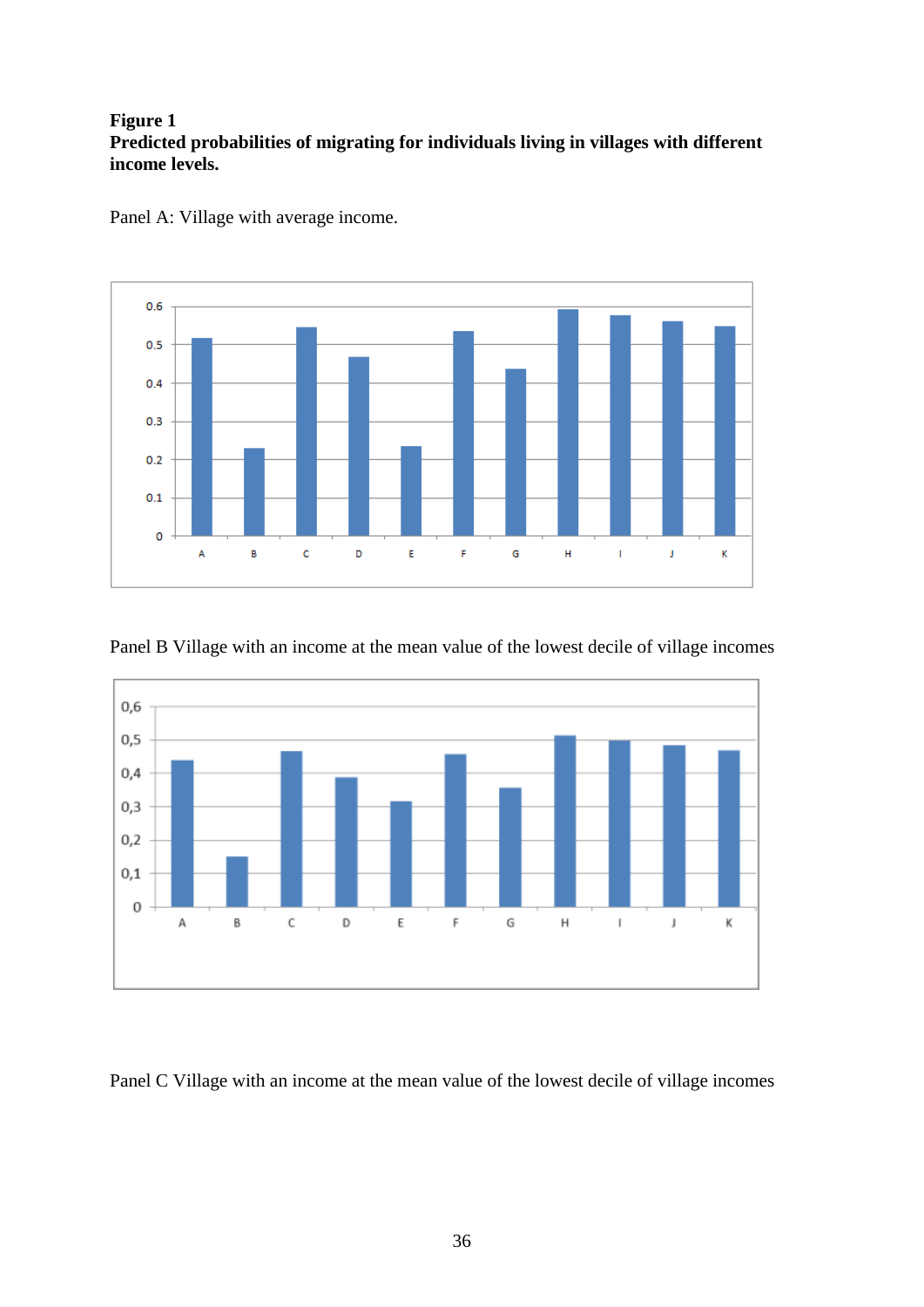

#### Source: Table 5.

Explanations:

A is a male aged 23 with a middle level education living in a household having per capita land at the average in the sample. There are four children in the household.

B is a female with all other characteristics same as A.

C. has all characteristics of person A but aged 19.

D. has all characteristics of person A but aged 30.

E. has all characteristics of person A but aged 40.

F. has all characteristics of person A but lives in a household with per capita land at the average of the lowest decile in the sample

G. has all characteristics of person A but lives in a household with per capita land at the average of the highest decile in the sample

H. has all characteristics of person A but lives in a household with no children.

I. has all characteristics of person A but lives in a household with one child.

J. has all characteristics of person A but lives in a household with two children.

K. has all characteristics of person A but lives in a household with three children.